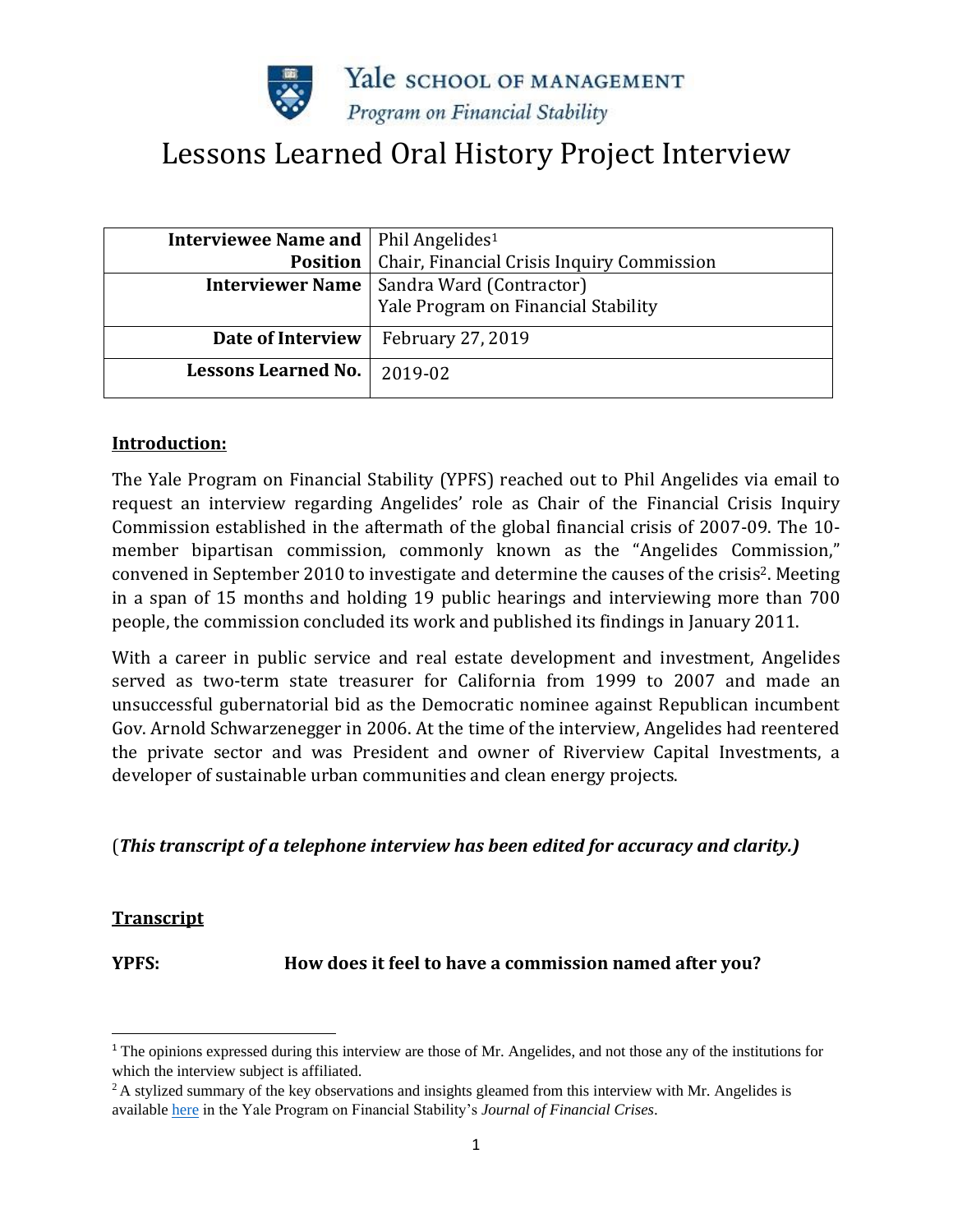Angelides: I was extraordinarily honored to be appointed to the commission by then and now Speaker Nancy Pelosi. Looking back on this experience, it was one of the most interesting and challenging experiences of my life. To have my name attached to the commission's work is a source of pride because I believe we did the nation a great service in detailing what occurred, what happened in the run-up to the financial crisis that led the country over the economic precipice.

# **YPFS: You were named to the commission by Nancy Pelosi. How did that occur?**

Angelides: I've known the Speaker for a number of years. We have had a strong personal friendship but also we worked together in public policy and political endeavors. I had been chairman of the California Democratic Party, a position that Speaker Pelosi had previously held. I was elected to statewide office in California. We developed a very strong relationship, in terms of public policy as well as personal friendship. When the legislation creating the commission was passed by Congress and signed into law by President Obama in May 2009, Speaker Pelosi's staff reached out to me to ask if I would have an interest in serving on the commission.

> As a first step, I wanted to take a look at the statute and the mandate of the commission to fully understand what would be involved. After doing that, I told the Speaker I was very interested, and I thought it was an important contribution I could make to our country in the wake of this devastating economic collapse that had affected tens of millions of people in our country. I indicated to the Speaker that if there wasn't another obvious choice to chair the commission, someone to whom I would readily defer like a Paul Volker, I would like to be considered as chair of the commission. Speaker Pelosi and Majority Leader Harry Reid decided to appoint me as chair of the commission and I accepted their very gracious offer to serve.

# **YPFS: Did you ever have any second thoughts? Was it a bit daunting to think of this?**

Angelides: No, in the sense that I really believed this was important work and public service has been a passion throughout my life. In the wake of the enormous devastation that the country had suffered, with many parts of the country today are still struggling in the wake of that crisis, I was honored to be called. At the time that I was asked to serve, millions of people were losing their homes, millions of people were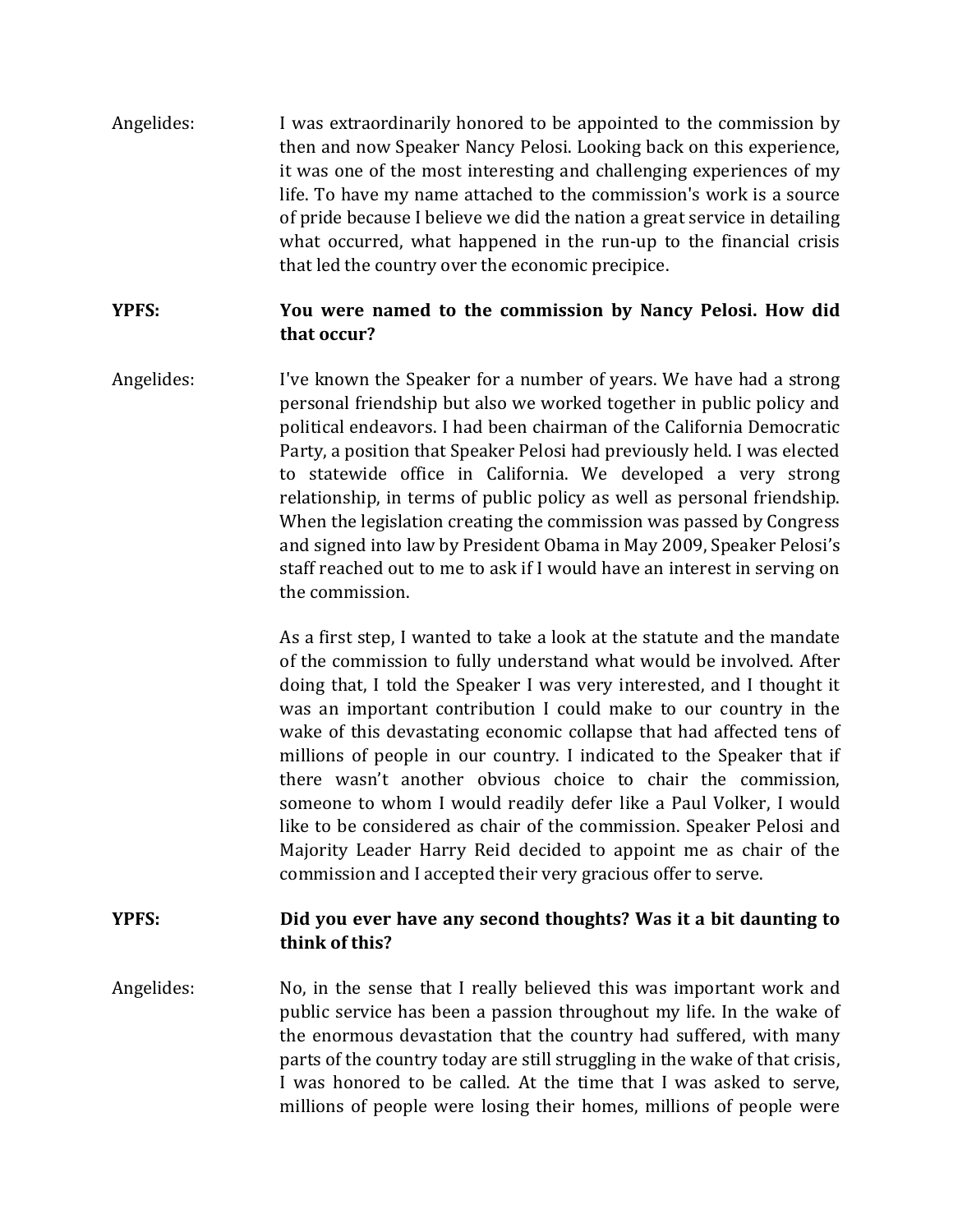losing their jobs, and about \$13 trillion in household wealth had been wiped away. I saw it as obviously an important opportunity to serve. In retrospect, it turned out to be, as I said earlier, one of the most fascinating things I've ever done in my life because it was challenging in many respects. It was challenging from a substantive standpoint, to get my arms around what had occurred and what had happened in our country and to understand the full breadth of that and everything not yet understood.

It was a very significant organizational challenge because when these commissions are created, you're at a standing start. The commission has been created, money has been appropriated, but there are no offices, there's no staff, there's nothing. We were appointed in July 2009 with a deadline to produce our report by an original deadline of December 2010, so we had a very short clock. We had to get this commission up and running, and also, given the difficulty of the work, we had to persuade people of real talent to set aside their lives and to come join this commission for a year-and-a-half to do this very intense, important work. Organizationally, it was very challenging to assemble a team to do all this. In any organization like this, it will take you two to three to four months to recruit folks. Then as within any organization, it takes you a few months to find out who can fly, who can walk, and who sinks like a stone.

It's very tough to put together and mobilize a team to undertake this kind of intensive work. It was made even more so by the fact that when the legislation creating the commission left the House of Representatives, the chairman was given the authority to hire the executive director and staff as well as to issue subpoenas. By the time the bill left the Senate and was signed into law, the hiring of the executive director and the staff required concurrence of the vice chair appointed by the Republicans, so not only was I faced with the normal task of assembling a high quality team to undertake this important work in a very short timeframe, but I also had to do it in a political context where I had to find very talented people who could pass muster, not just with me and the majority members of the commission but also specifically the Vice chair.

I did not come to this position as a political naïf. I was not an academic who had lived my life apart from the real life of public policy and politics. But, I was taken aback. I'd never served in an official position in Washington and went there with the assumption that given the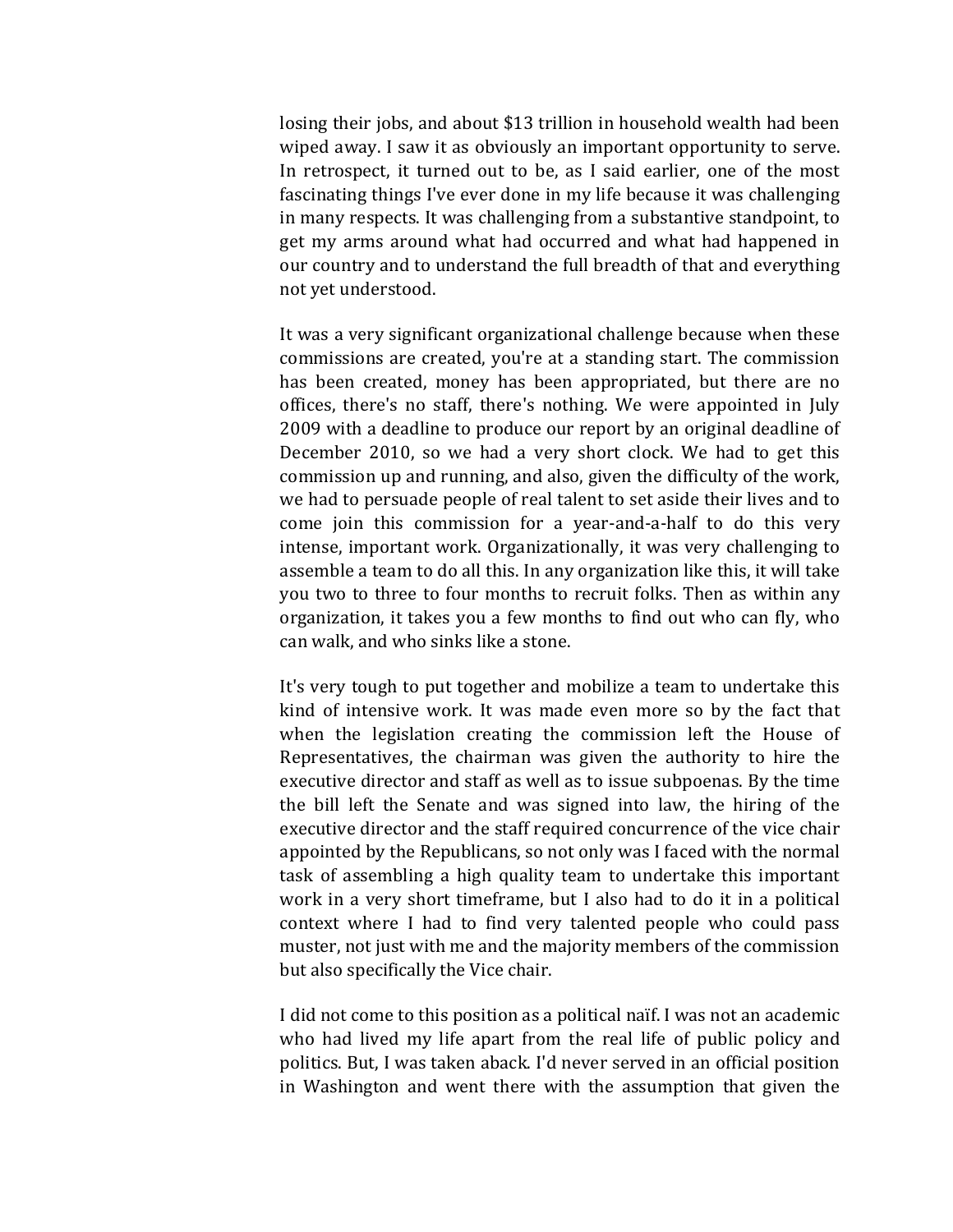gravity of what happened to our country that partisanship would be unimportant in our investigation and conclusions. I was taken aback at the ferocity of the partisanship, the ferocity of the conflict that exists in Washington. All told, when you look at it substantively, organizationally, and politically, it was an extraordinarily challenging endeavor. Did I have any second thoughts about it? No. But did I fully understand the magnitude of the task in front of me when I accepted the appointment? No.

### **YPFS: There was early on a setback with an executive director, was there not?**

Angelides: Yes. When you form a new team, you don't know how it's all going to work. One of the real challenges of this commission was we had to get our work done, we had to get it done well, and therefore, as in building any effective organization, you need to make the changes that need to be made to undertake and successfully complete the task at hand.

> One of the greatest disappointments was that given the magnitude of what had happened to the country and the importance of setting a foundation of making sure this did not happen again, at least in the foreseeable future, I believed that people would come to this commission with the aim of finding the facts and coming to conclusions, without regard to politics. It became obvious to me very early on that the Republican commissioners were not particularly interested in finding common ground with the Democratic commissioners in coming up with a unified report. At one point, I remember the vice chairman (Bill Thomas) telling me that I didn't seem to understand how Washington worked. He told me that some of the Republican members of the commission, particularly the younger ones, didn't want to be in a photograph with the Democratic members of the commission, coming to an agreement on what happened in the crisis because they would want to serve in a future Republican administration and making common cause with Democrats was not the way to get there.

> It became clear to me there wasn't an interest in really finding the facts and arriving at facts-based conclusions. Also, it became obvious to me that the financial industry, Wall Street, having been the moving force in this tragedy and this debacle for this country, were not particularly interested in doing the critical self-examination about what had occurred. They made it clear they were about protecting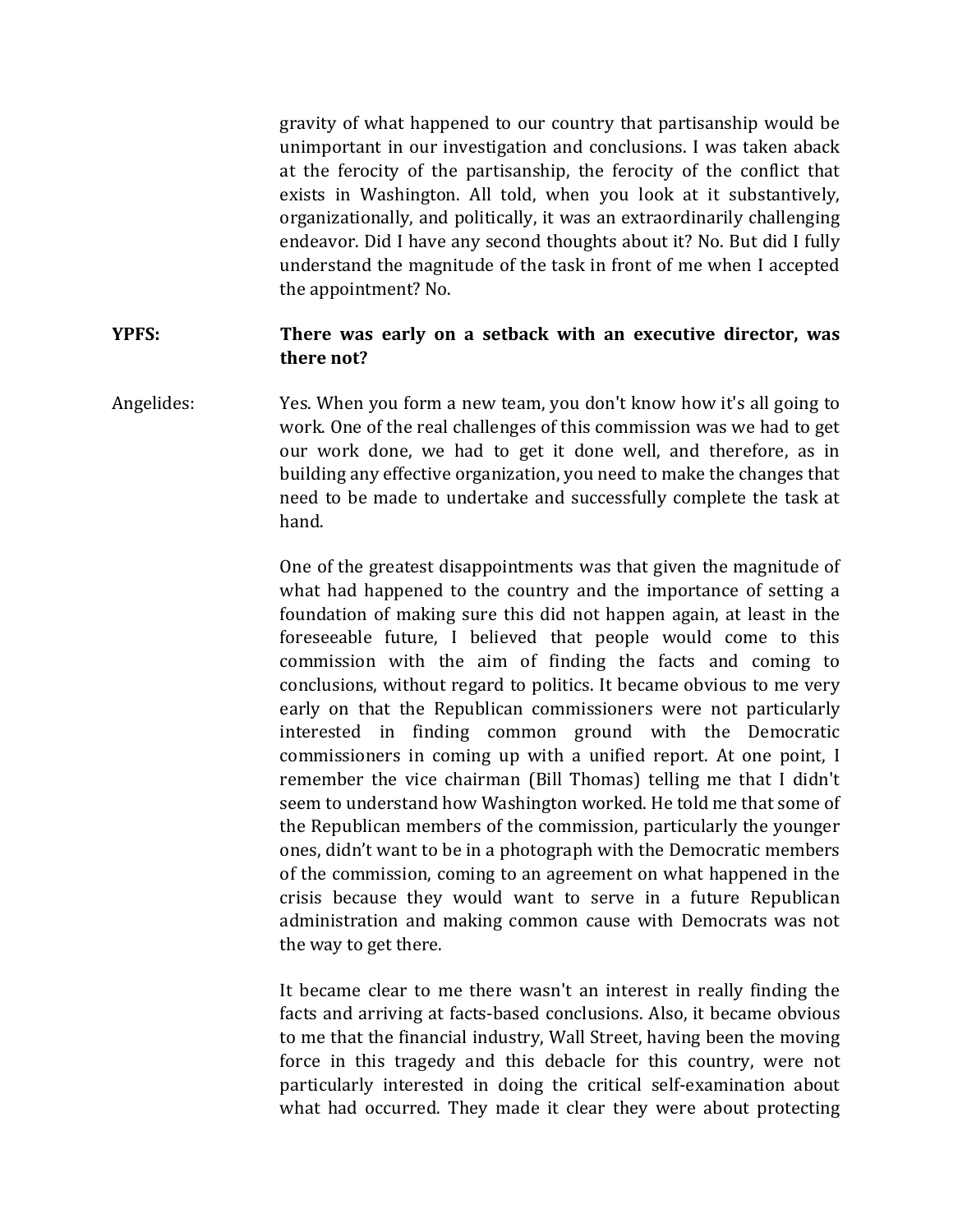their position and their power versus doing a full and in-depth internal look at what went wrong and how the financial system came to the verge of total collapse.

Interestingly enough, if you look at the dissenters, not Peter Wallison, but the other three Republican commissioners (Bill Thomas, Keith Hennessey, and Douglas Holtz-Eakin), they, in many respects, came to the same conclusions as we did. They pointed out there were many areas of agreement with the majority. They concurred, for example, that Fannie Mae and Freddie Mac and government housing policies like the Community Reinvestment Act were not the primary causes of the crisis, which agreed with our majority analysis. They agreed there was convincing evidence of mortgage fraud. They agreed the credit rating agencies had been disastrous and a key contributor to the crisis. In many respects, there was substantive agreement, but they made a decision early on that they did not want to appear to be in full agreement.

That was a matter of pure politics and it was also a matter of making sure they did not rattle their political allies in the financial industry.

# **YPFS: Talk about the role you played on the commission, especially given these dynamics and given some of the frustrations that you must have felt early on with these attitudes.**

Angelides: I can tell you point blank that when I took this position, I did not have preconceived notions. I was like any other American. I had read the papers, I had watched what had gone on. The nature of the coverage and the nature of the understanding of the crisis was not such that any of us around the country fully understood everything that had occurred within the financial system and within public policy affecting the financial system.

> When it became obvious to me, and to some other commissioners, that the Republicans were not willing to follow the same process of looking at the facts and then coming to conclusions, what we then believed was fundamentally important was to produce a detailed account of what had happened over a period of decades and particularly in the years leading up the crisis. What were the forces? What were the events? What were the activities in the financial industry and the actions or inactions of regulators that led to the crisis so that we could write the definitive unbiased history of the crisis? Much of our effort was focused on, in a sense, doing the investigation,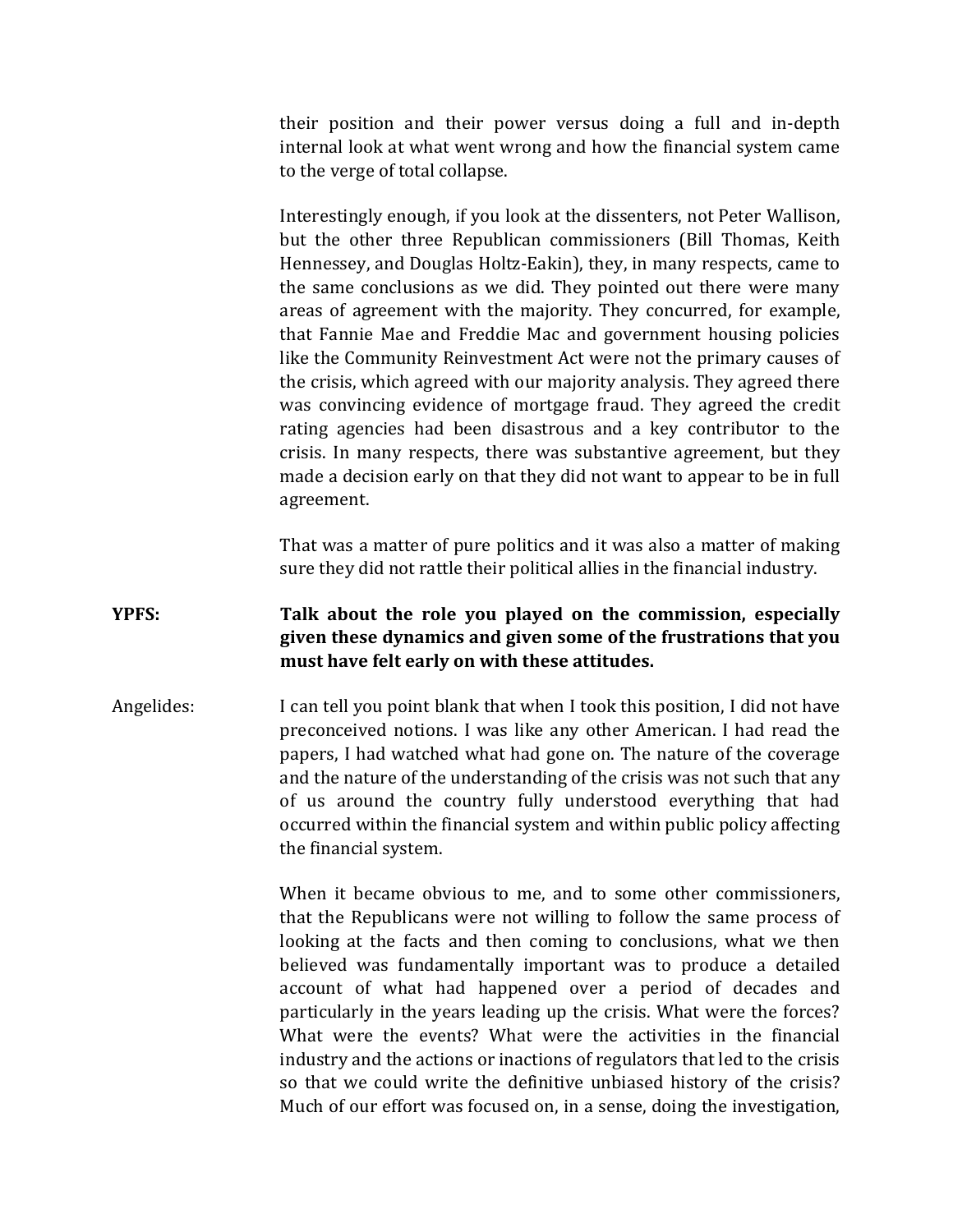the inquiry, the assembly of facts that would allow us to write this factual history, because at the end of the day, while people may state different conclusions, what would be irrefutable and immutable is what actually happened. That was vitally important to do because there were so many political forces: Wall Street, for example, and ideologues of different stripes who had views of what happened and wanted to conform the facts to those views. We thought it was fundamentally important to undertake an inquiry that at the end of the day could withstand any attacks on its veracity and that's turned out to be the case.

My role as the chairman was to create - along with my fellow commissioners, executive director and key staff people, such as the chief investigator and the general counsel - a work program that would get us to the final result, which was the factual account of what happened to the country in the lead up to the crisis, the forces and events that precipitated the crisis, as well as our conclusions drawn from that factual history.

We had three very specific mandates: One was to examine the causes of the crisis, the overarching obligation of the commission; second, the statute laid out 22 specific areas of inquiry, which were really a subset of that larger question of the causes - everything from the role of securitization to the role of the credit agencies to the actions or inactions of regulators; and third, we were asked to identify the reasons for the collapse of major financial institutions that failed or would have failed but for the exceptional assistance accorded them by the federal government. We had an obligation to look at what specific forces led to the collapse of individual institutions from Lehman to Bear Stearns to AIG.

While we were not set up to be a prosecutorial body, we were very specifically directed, to the extent in the course of inquiry that we determined there were potential violations of law, to refer those to the U.S. Department of Justice or the appropriate attorneys general so that those entities could do further investigation and prosecution if warranted with respect to any wrongdoing that we identified.

#### **YPFS: Tell us about how the work program was structured?**

Angelides: Our work program was set up to respond to our mandates. We undertook our work in two tracks because of the limited time and the almost endless scope we were faced with in looking at the crisis. We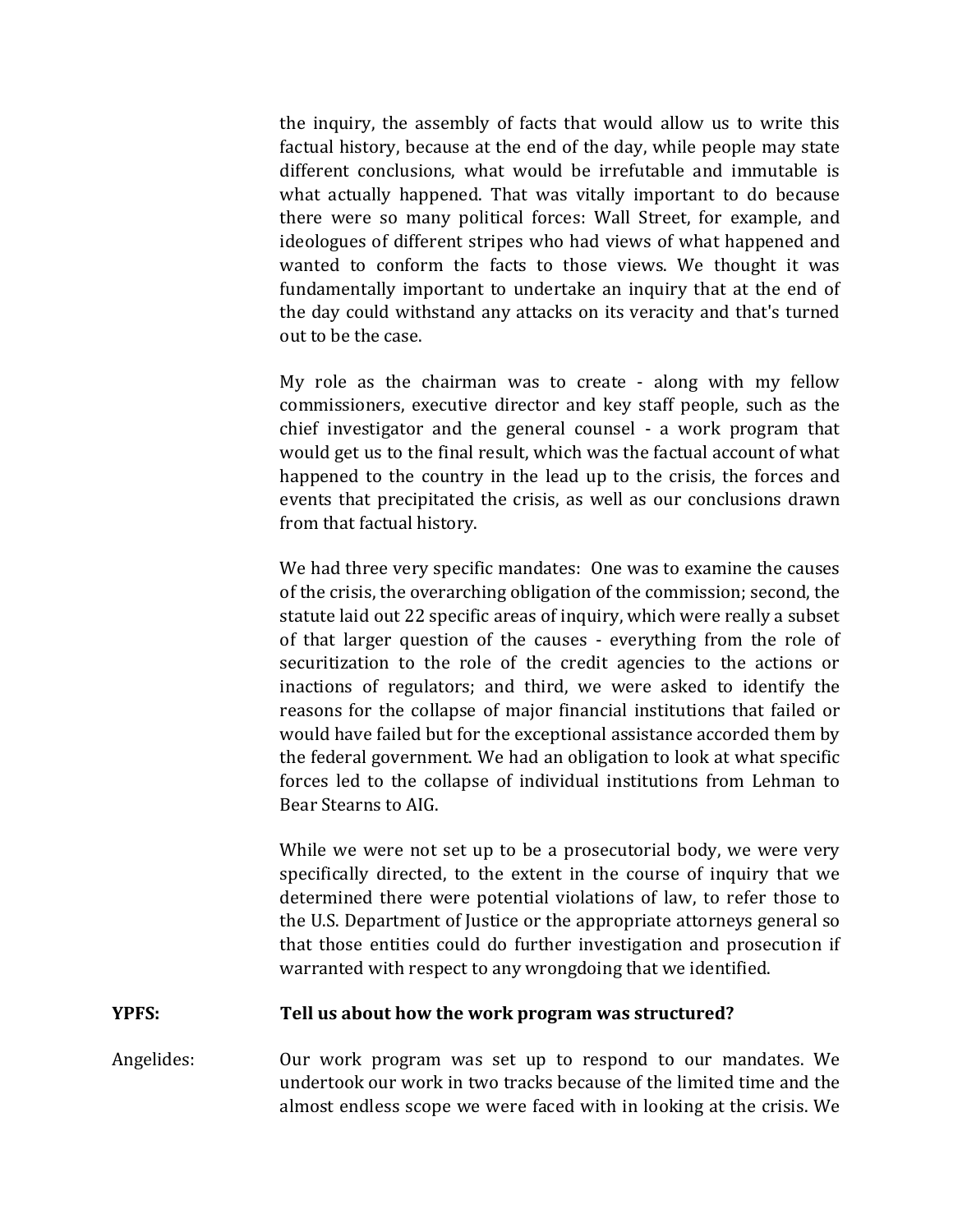had a very capable research team headed by Greg Feldberg. Wendy Edelberg, who was the original research director, had become executive director. The research team looked at the problem in a big picture way, at the larger arc of what had happened within the financial industry and its regulation over time.

At the same item, our investigative team looked at how the crisis developed and played out at specific financial institutions. We decided that because of our limited time we couldn't look at every institution. We couldn't look at every nook and cranny of every institution. We couldn't look at every activity that had occurred on Wall Street at large. Instead, we did a series of case studies. We looked at a set of specific financial institutions, including AIG, Bear Stearns, Citigroup, Countrywide Financial, Fannie Mae, Goldman Sachs, Lehman Brothers, Merrill Lynch, Moody's, and Wachovia. We looked very specifically at those institutions and the specific challenges that arose at those institutions.

Similarly, we looked specifically at a number of regulators, including the Federal Deposit Insurance Corp, the Federal Reserve, the Federal Reserve Bank of New York, the Department of Housing and Urban Development, which oversaw affordable housing goals, and the Office of the Comptroller of the Currency to see what actions they had taken or not taken that might have contributed to the crisis.

# **YPFS: How did you make these inquiries manageable to achieve your goals given the time constraints you were under?**

Angelides: It was very challenging. We couldn't look at every part of AIG, so we focused very heavily on the derivatives book that helped bring down AIG; in particular, their counterparty relationship with Goldman Sachs, for instance. To the extent that other entities were investigating specific companies or regulatory bodies and we thought they were credible entities undertaking those examinations, rather than duplicate their work, we would use their work. I'll give you two good examples. The Permanent Subcommittee on Investigations (PSI) chaired by then Senator Levin from Michigan, did an investigation of Standard and Poor's and its practices. Given our high regard for the quality of their investigation, we said it doesn't make sense for us to look at Standard and Poor's. Let us look at the other large credit rating agency, Moody's, and use the work of the PSI with respect to Standard and Poor's.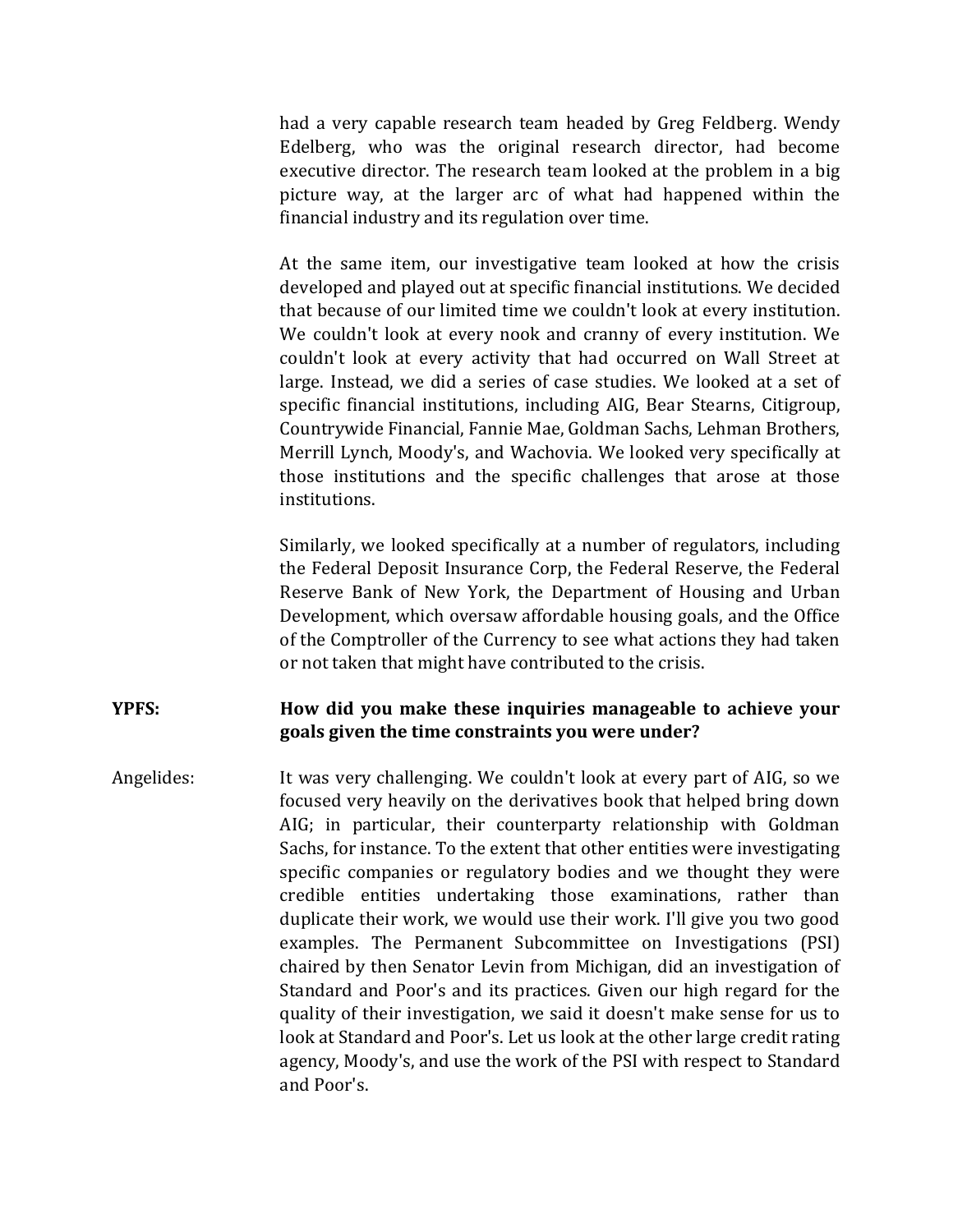Another good example is in the case of Lehman Brothers. While we looked at very specific practices of Lehman Brothers that helped lead to its collapse, Anton Valukas, the bankruptcy examiner for Lehman, had done a report for the bankruptcy court with a \$38 million budget, nearly four times our budget. They had done such an exhaustive examination of Lehman Brothers that we thought we would be wise to review that report and ask questions of that investigative team to incorporate into our work.

We made a lot of strategic decisions about how to best accomplish our mandate within the timeframe and resources we had. To put our resources in perspective, our budget initially was about \$8 million and we had it increased to \$9.8 million. By comparison, one lawyer at Wilmer Hale, a person named Reg Brown reportedly bragged that his clients - Merrill Lynch, Bank of America, and Countrywide -were paying his firm \$15 million to deal with our investigation.

There's a practice in the federal government of getting folks detailed from other agencies, and we took advantage of that. Mr. Feldberg from the Federal Reserve was detailed to our commission. Then Chairman Ben Bernanke was very supportive of our work all the way through. He understood the importance of it as a student of economic history, and particularly of financial crises and the Great Depression. Ms. Edelberg, our original research director and then our executive director, was also detailed to us. So, we also drew on the resources of other agencies that were willing to be helpful to us in our inquiry.

### **YPFS: Let's discuss some of the infighting and subsequent dissenting opinions among the commission members.**

Angelides: There was a bit of an unvirtuous cycle. There was disruption of our work by people in the banking industry and by certain Republican commissioners. They disrupted the work and then they leaked stories that the work of the commission was chaotic and disrupted, which wasn't the case.

### **YPFS: This was ongoing?**

Angelides: This was early on. We had one individual who seemed to be a very competent, talented person but it became very obvious that he didn't understand the timeframe under which we were operating. He said, 'to do this work, we need to have five years.' We said, that may be the case but that's not what the statute provides for. That person left. The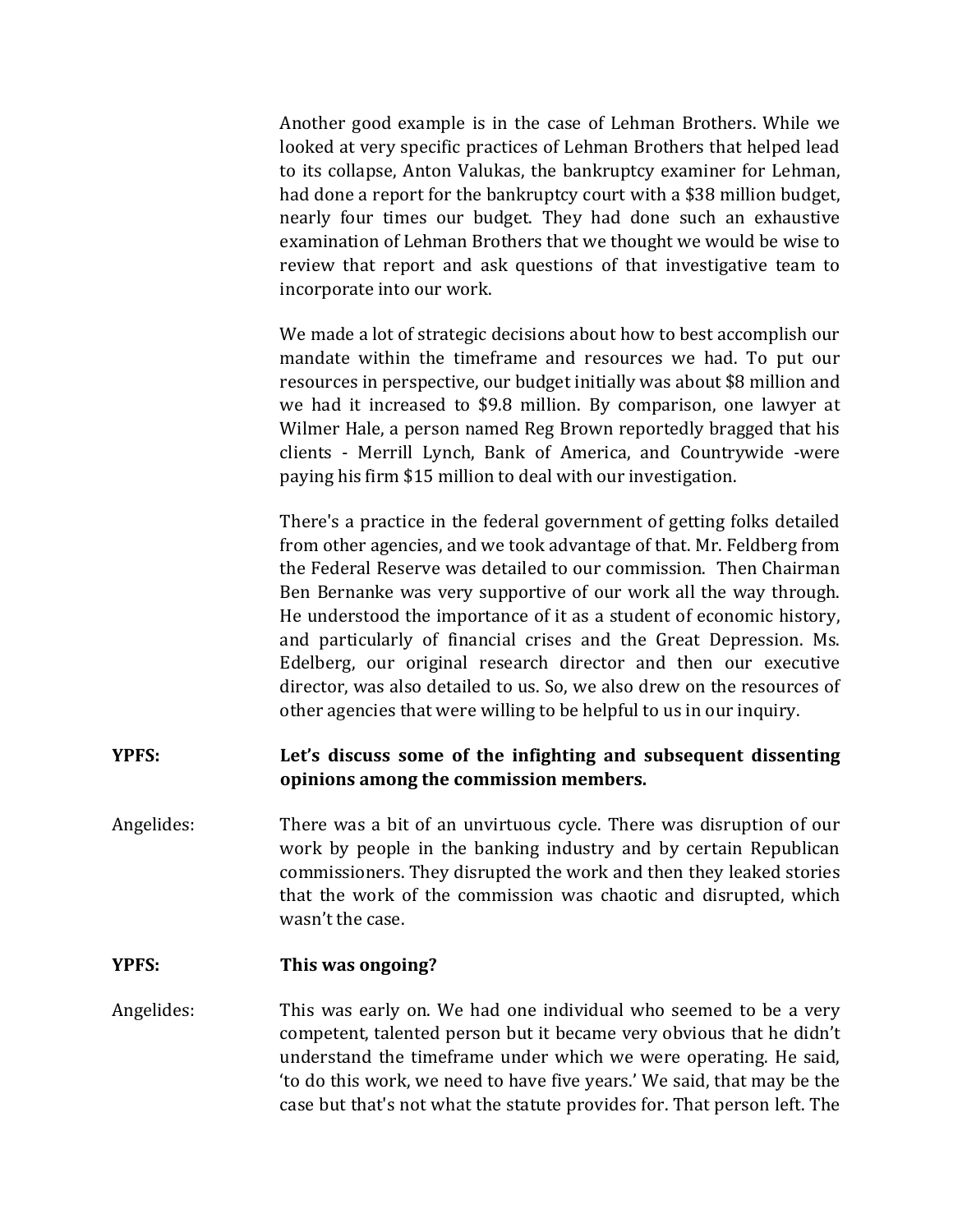person didn't really understand the rapidity and nimbleness with which we needed to work. However, it then was reported that a very highly qualified investigator has left out of dissatisfaction with the commission. There were a lot of stories liked that that were leaked.

### **YPFS: Was there any way for you to put a stop to the leaks?**

Angelides: Constantly combating it. I spent a lot of my time as chairman of the commission trying to lay out the facts to reporters. There was also something more pernicious going on. For this oral history I want to be as forthcoming as possible. There was a constant feeding of untrue stories about me individually to reporters. I can only surmise that it either came from dissident Republican commissioners or it came from people in the financial industry.

### **YPFS: What sorts of stories? This was meant to discredit you?**

Angelides: There were very deliberate efforts to undermine my credibility and my effectiveness. I'll give you two examples. As we prepared for hearings on Citigroup, we had some back and forth with Citigroup about the witnesses and the order in which the witnesses would appear. Citigroup was being difficult. We finally made a decision on the witnesses we wanted and the order in which we wanted them to appear. Gary Cohen, our general counsel, had the task of calling Citigroup's attorneys to inform them of our decision. I got a call late at night from the commission's general counsel, Gary Cohen, asking if there were something I had not told him. I said, "Like what?" He said, "Do you have any legal problems?" I said, "No, none." He had just gotten off the phone with Brad Karp, the chairman of Paul, Weiss, Rifkind, Wharton, & Garrison, a major New York law firm representing Citigroup.

> According to Mr. Cohen, Mr. Karp was angry about our decision and then proceeded to tell Cohen that it was well known that I was in trouble - I was under investigation by the SEC and by the California attorney general. He said that I'd hired a lawyer, and had been subpoenaed and that I was subject to an internal investigation both at CalPERS (California Public Employees Retirement System) and CalSTRS (California State Teachers' Retirement System) relating to "pay to play."

> As I told my general counsel, the allegations were false, false, false, false, false, false, 100% false. Zero veracity to all of it. Just a few days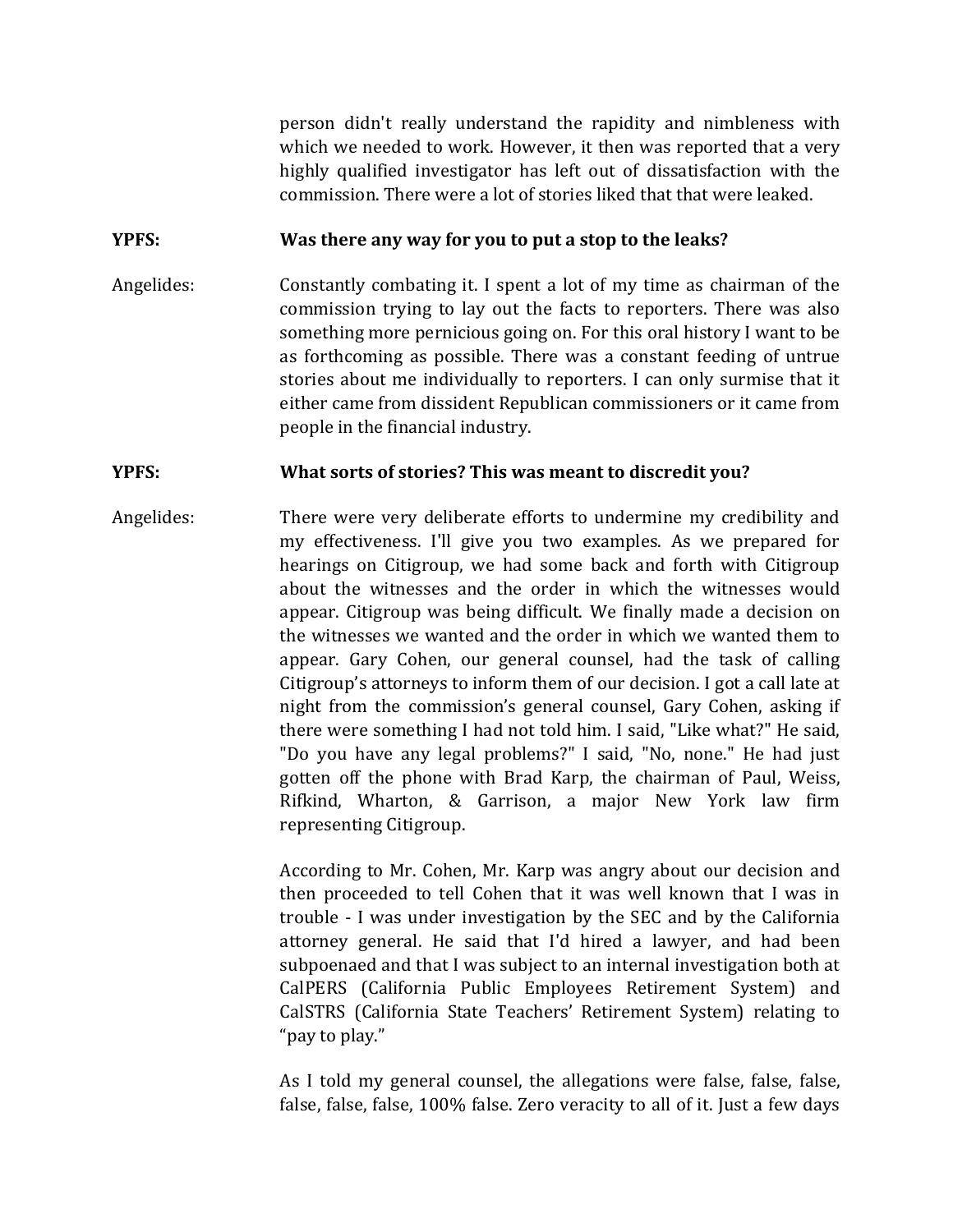later, two reporters from the New York Times – my recollection was that the reporters were Sewell Chan and Eric Dash - called our press office saying they had received the identical allegations from a source and were following up. The reporters pursued it for the next six to seven days and came to the conclusion there was nothing there because there was nothing there.

**YPFS: Were there any repercussions for Brad Karp and/or Paul Weiss for spreading this rumor?**

Angelides: Not at the time because I was very focused on making sure our work was about what happened to the people of America, not about some internal political battle. My inclination at the time was just to keep forging forward and do our work no matter what. What they were saying about me was inconsequential compared to what had happened to people all over this country. The same story also got fed to the Wall Street Journal. Their chief capital correspondent, John McKinnon pursued the story and came to the conclusion there was nothing there. The same story got fed to Bloomberg. This kind of stuff went on all through the year. At one point, a Bloomberg reporter said to one of our investigators, "I keep getting this stuff on Angelides, most of it is really boring, but what I really want to know is who is paying for this stuff."

> I had just run for governor of California in an era when there were still a lot of print reporters. We had 60 reporters on the campaign. I had been scrubbed top to bottom. I wasn't worried about my reputation. Was it unnerving? Absolutely.

> I'll give you another example from November 2010, shortly after the Republicans took control of the House. During the year, Darrell Issa, (a Republican congressman from California), had been writing letters to the commission, making demands, talking about inappropriate actions by the commission, none of which had any truth to them. I had been warned by Mr. Wallison on the commission that if I wasn't careful about how I pursued the investigations, when the Republicans took control, I would myself be subject to investigation.

> Right after the November election, Reg Brown, the lawyer from Wilmer Hale I mentioned earlier, called up our chief investigator, Chris Seefer, and advised him to think about leaving the commission because things were going to get really ugly. The conversation went essentially as follows, as Seefer reported it to me: Brown - 'I don't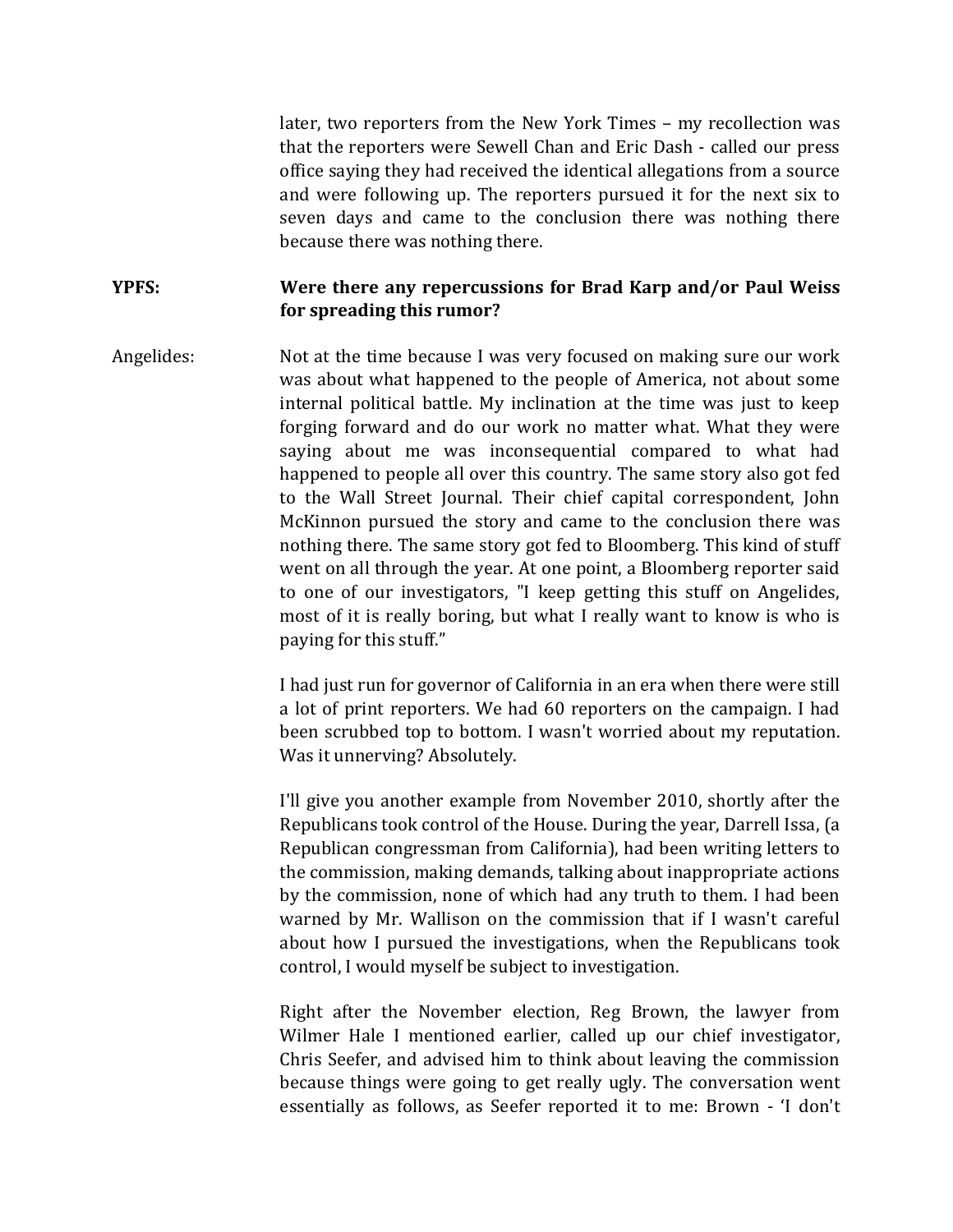want to see you dragged down by this, Chris.' Seefer - 'I don't know what you're talking about.' Brown - 'They're coming after him and I don't want to see you hurt.' Seefer - 'Who is him?' Brown - 'Angelides. I'm telling you, they're coming after him and you ought to think about whether you want to hang around because it's not going to be pleasant.'

Seefer ended the conversation at that point. Lo and behold, when Darrell Issa becomes chairman of the House Committee on Oversight and Government Reform, he obtains all our emails, all our correspondence, everything, and puts investigators on us. We have to hire an attorney and for the next six months they're going through documents. They've hauled in our executive director for a six-hour interview. They were looking for something, anything that we did wrong.

As they were prepping to hold a hearing at which I would be their star witness or their star target, it turns out Elijah Cummings, Democrat from Maryland who was the ranking member of the committee, and the committee's Democratic staff reviewed the emails and documents and determined there was no evidence we did anything wrong. As it turns out, Mr. Wallison did breach the confidentiality rules of the commission as did Mr. Thomas, the vice chairman. Their hearing was canceled.

We operated under enormous pressure. Right after the report came out, Michael Lewis, who I've gotten to know a little because he's a fellow Californian, called me and I was really touched by the call. He had just read the report, and he thought it was terrific. He said, "If there was a literary prize for the best government report, it would win hands down." I said, "That's very kind of you." Then he calls me back a few days later. He said, "Phil, I just read the dissents. Now I really admire you that you were able to get this report out." But it's not me, it was our team that was able to get it out under these kind of enormous political cross currents. I think is a real tribute to them.

# **YPFS: It's amazing anything ever got accomplished under the circumstances.**

Angelides: As we got near the end of our report, the Republicans did a series of motions to strike words from the report. They made a motion to strike the word Wall Street from the report. They made a motion to strike the word deregulation from the report. They made a motion to strike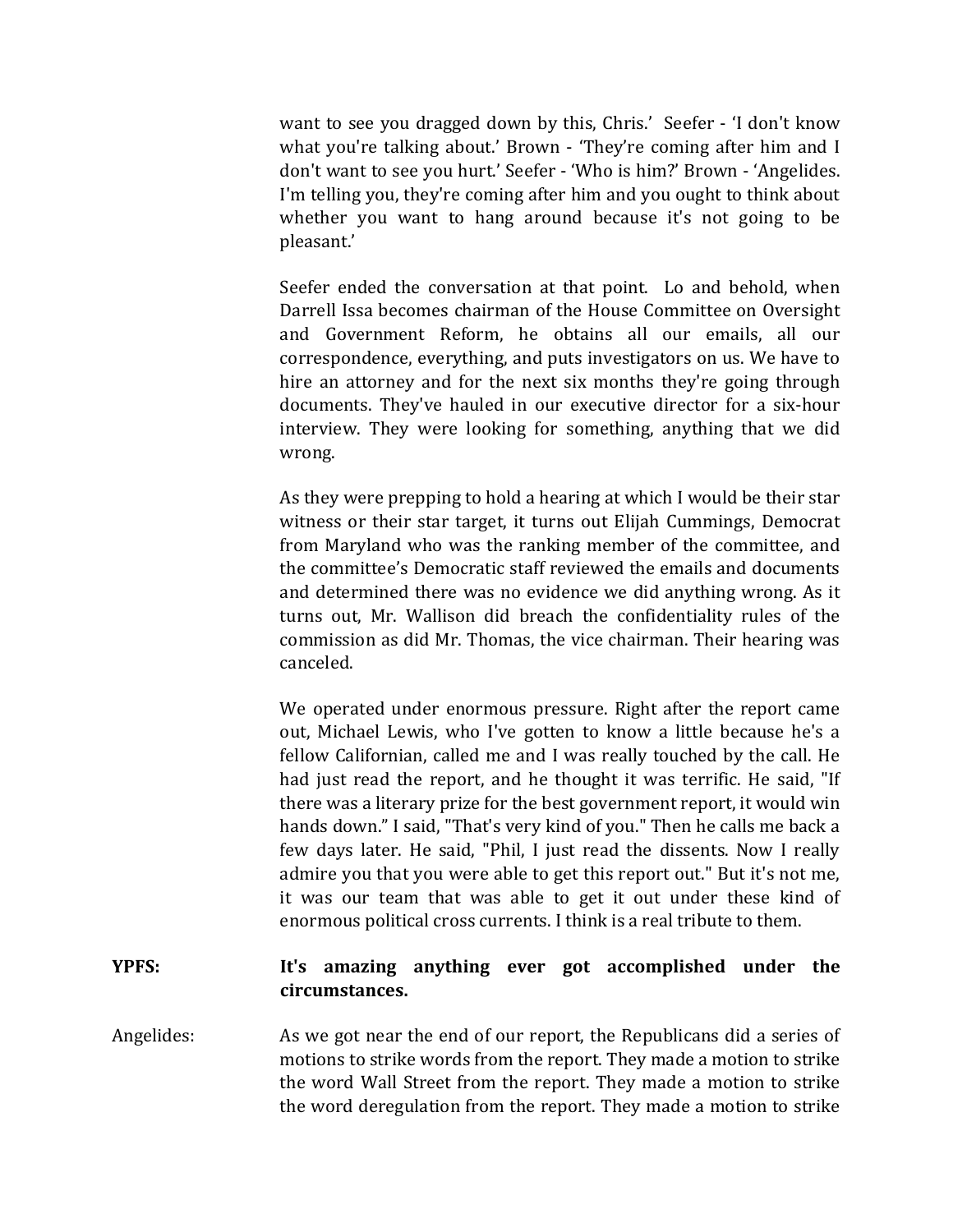the word interconnection from the report. It was very difficult, but we kept our eyes on the prize.

The last point I want to make, which is related to how we did our work, is that this commission existed at a time when a number of senior journalists were being bought out of papers across the country. We decided that we wanted our report to be understandable to the American people. We made a decision to bring on a set of senior journalists and editors to help us write this report, combining our investigative and research teams with journalists who could help tell this story in the most compelling way. We brought on a former deputy managing editor of the Washington Post to oversee the whole factchecking process and the editing of the report. We wanted to make sure there were no errors of fact and so we required original documentation on all facts and footnotes. We had a triple check process to make sure there were no factual inaccuracies. I know this, if there had been errors, Wall Street would have pointed them out.

# **YPFS: Let's jump to the conclusions of the commission. The big conclusion was that it could have been avoided.**

Angelides: Yes.

# **YPFS: Talk about that conclusion and how you decided that would be the conclusion**.

Angelides: One of the narratives emanating from Wall Street and also from conservative ideological quarters was this was the perfect storm. Stuff happens. Sometimes there's just a confluence of events that leads to catastrophe. But in fact, when you look at the record, that's not what happened. This was a result of deliberate actions and deliberate inactions. It was a result of a deregulatory trend in the financial industry that had manifested itself over a couple of decades. It was a result of a decision to go with the light hand of supervision. The idea that was advanced by Wall Street is that Wall Street had developed very sophisticated risk models and so, of course, there was no incentive for an institution to blow itself up, to take wild and undue risk. Their instincts for self-preservation and their sophisticated modeling would preclude that and therefore, you didn't need the kind of regulatory oversight of the financial market you might have needed in earlier eras.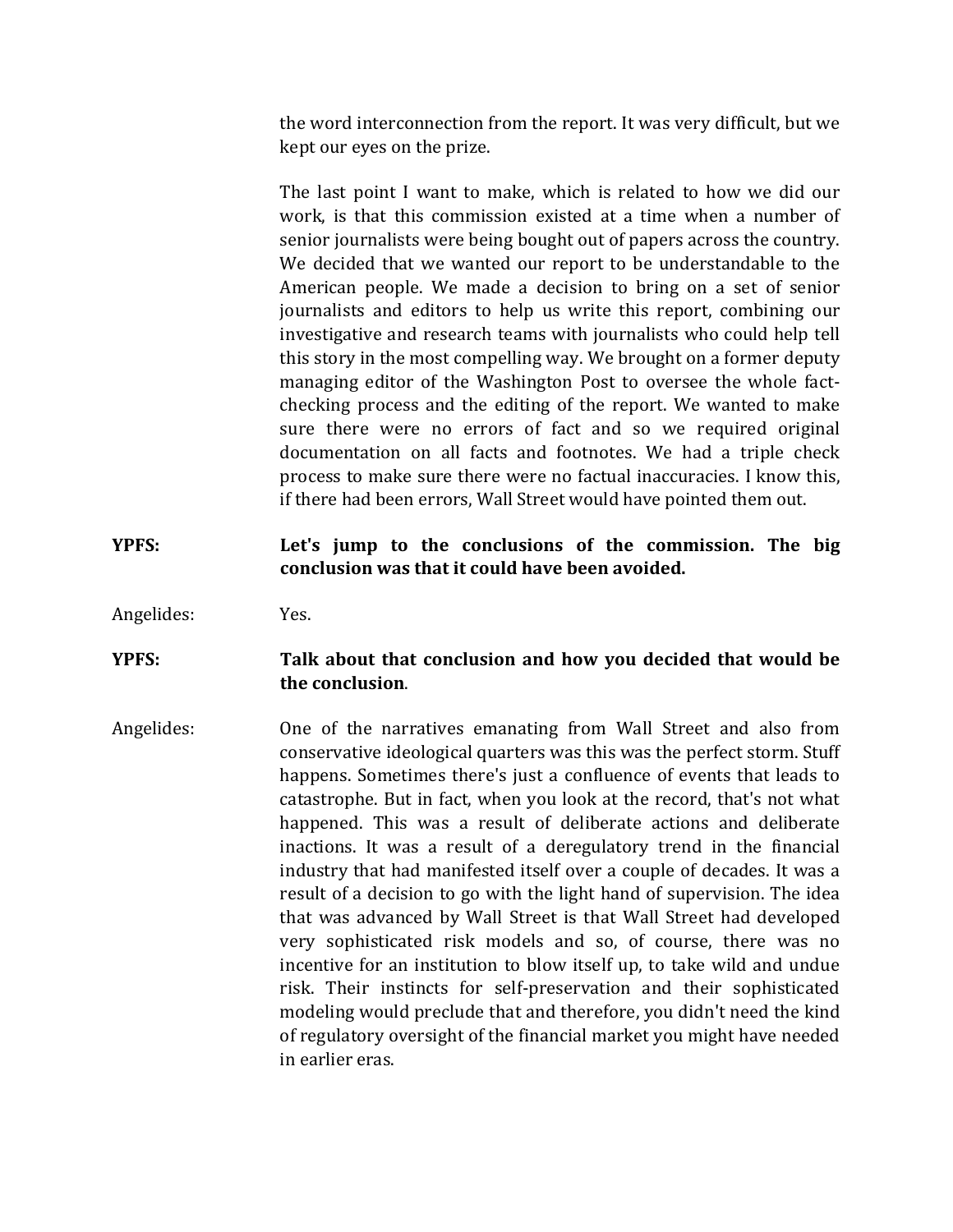What you saw was a weakening public oversight role. There were some places where this was very evident. Probably the most striking example was the deliberate decision to deregulate over-the-counter derivatives. In 1998, Brooksley Born, then chairman of the Commodities Futures Trading Commission, raised concerns about the growing over-the-counter derivatives markets and the problems of the dark markets and the lack of transparency. Right after she proposed to examine regulating over-the-counter derivatives, Long Term Capital Management blew up, evidence that what she was talking about was a real problem.

Notwithstanding that, Wall Street, in alliance with Robert Rubin and Alan Greenspan and Arthur Levitt and Larry Summers, went to Congress and managed to constrain the Commodities Future Trading Commission from proceeding forward with a regulatory examination and then in 2000, it succeeded in passing the Commodities Future Modernization Act, which banned the regulation of over-the-counter derivatives. Over-the-counter derivatives proved to be one of the forces that led to the meltdown in 2007-09.

The crisis was a combination of both inaction and yet very deliberate policy actions. If you look back at the early 2000s, you see there was an explosion in very risky subprime lending. There was an unsustainable rise in housing prices. There were widespread reports, particularly coming into the Federal Reserve, about predatory lending practices. There was a doubling of mortgage debt in this country between 2000 and 2007. There were very clear signals. By the way, the nature of the activities at Wall Street firms had evolved significantly where trading and riskier activities were becoming much bigger portions of their revenue stream. There was a dramatic increase in the repo market, which is the overnight lending market, which of course, the minute it shuts down creates enormous liquidity problems. You had all these signals occurring at the same time as deregulatory forces and constraints on regulators' budgets were increasing.

To say it's a perfect storm is to ignore the fact that a lot of this was a matter of deliberate policy. Probably the best example of why this was not just a stuff-happens phenomenon is what had happened at the Federal Reserve. As early as the late 1990s there were community groups and others coming to the Federal Reserve complaining about predatory lending practices metastasizing across the country. In 2001,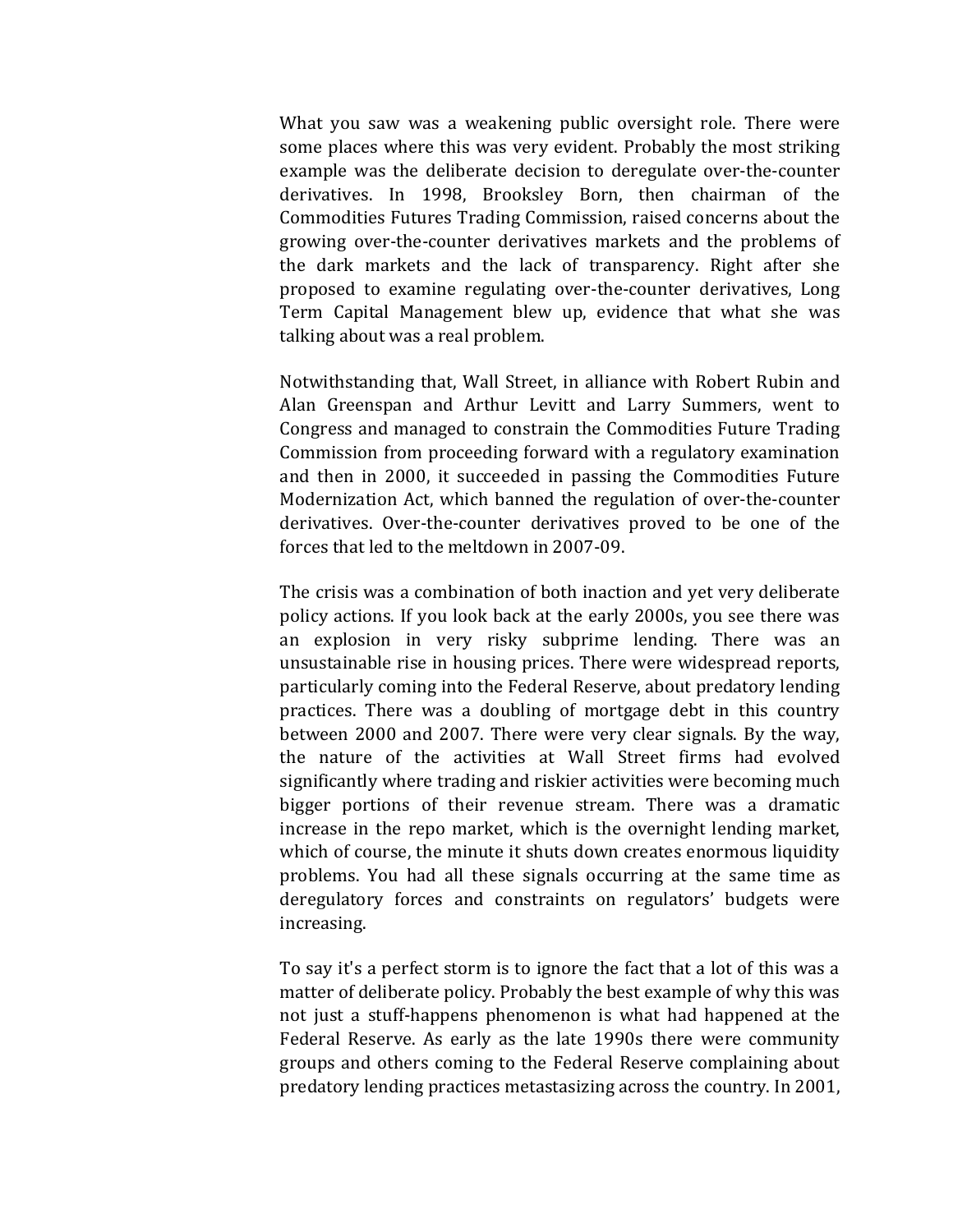the Federal Reserve decided to look at the issue and adopted a set of rules, but they're so weak they only affect about 1% of subprime lending. All through the 2000s, the Federal Reserve was presented with more and more evidence about the egregious lending practices that are happening throughout the country but Alan Greenspan refused to act.

Keep in mind the Federal Reserve was the one institution that had the ability to set mortgage lending standards for all financial institutions: Nationally-chartered banks, state-chartered banks, and non-bank financial institutions. Despite mounting evidence that things were going badly awry, Greenspan refused to act and said that regulation is not the answer. He said that if there were unfair predatory lending practices, then regulators had an obligation to refer those to the Department of Justice. We looked at the record. From 2000 to 2006, the Federal Reserve referred only three unfair lending cases to the Department of Justice. One for a little bank in Victorville, California, another for a little bank in Carpentersville, Illinois, and one related to the New York branch of Societe Generale. He advocated for enforcement over regulation and, yet, they weren't doing enforcement.

It wasn't until July 2007, that Ben Bernanke who has now come in as Federal Reserve Chair finally gets the Federal Reserve to adopt a rule that consumer advocates had been requesting for years, which simply said that banks cannot make loans to people who cannot afford to pay those loans back.

That's probably the prime example. During this time, the amount of evidence was dramatic. The number of suspicious activity reports filed by banks with respect to mortgage fraud from 1996 to 2005 went up 20 fold. From 2005 to 2007, it doubled. But in the face of all this, the policymakers did not do anything.

# **YPFS: What were some of the most surprising revelations that came out of the hearings?**

Angelides: One of the things that's most interesting is the extent to which the people who were charged with overseeing our financial system, the Secretary of the Treasury, the Federal Reserve, all the main regulators, were constantly blindsided by what happened in the financial markets as the crisis accelerated. As an example, all through 2007, Hank Paulson and Ben Bernanke were assuring the country that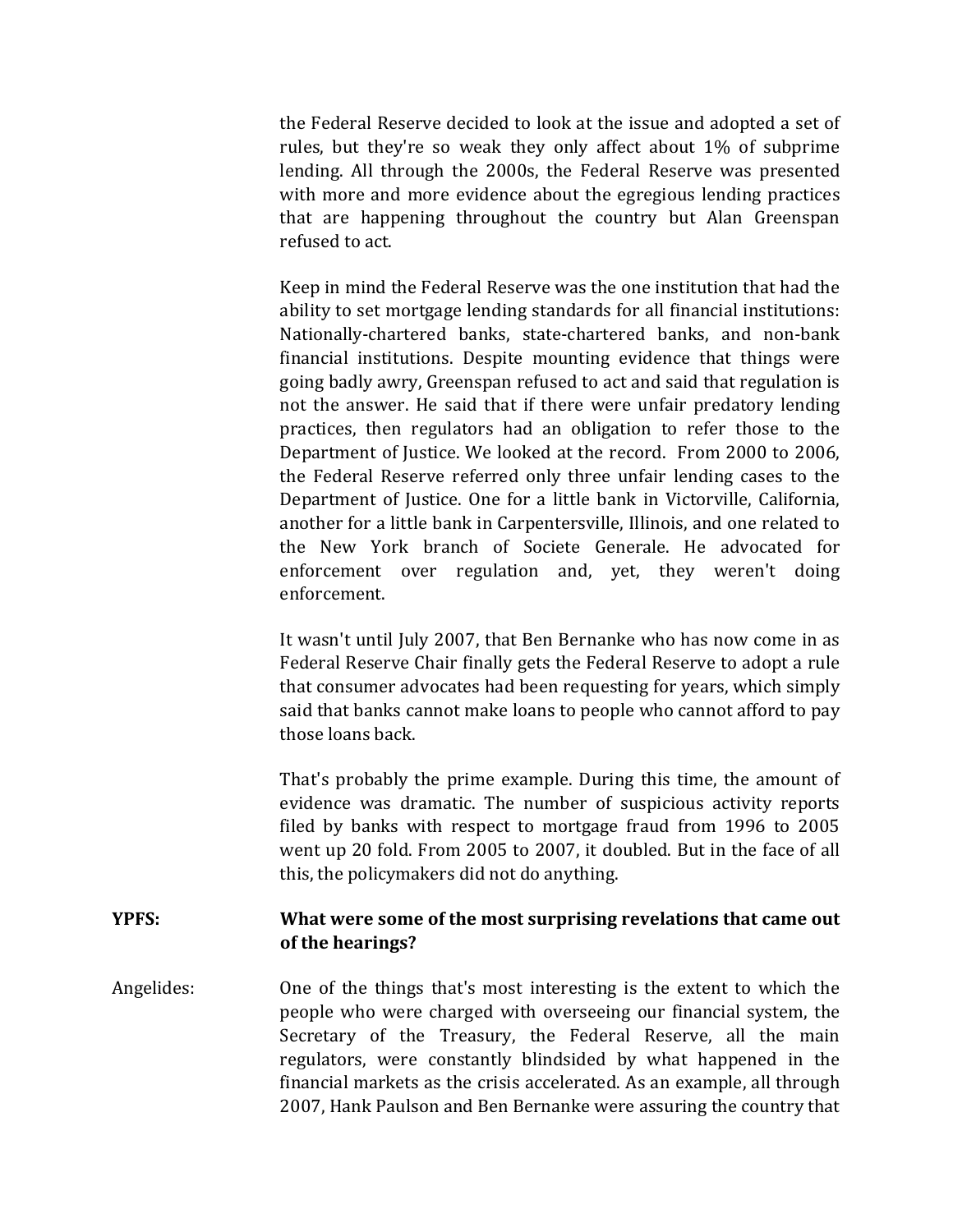the subprime contagion would be contained and wouldn't metastasize in the financial industry. They clearly didn't have an understanding of all the mortgage securities, the CDOs, and the credit default swaps that were out there.

The decision to not regulate markets like derivatives and the failure to adapt the regulatory regime to an evolving financial system, where you now have greater involvement of shadow banks or non-bank financial institutions, hid a lot of what was happening in the marketplace from policymakers' view.

I don't think they were dissembling. I think they didn't see it because we'd constructed a financial industry that by design was not subject to intense regulatory oversight. People charged with overseeing the system didn't have visibility into the system. But that wasn't just happenstance, that was what the industry had pushed for, and that's what people had acquiesced to. In July 2007, when the two Bear Stearns hedge funds blew up, the Federal Reserve board met and determined this was a unique situation, a one-off and not something pervasive in the industry.

In March 2008, just days before Bear collapses, Christopher Cox head of the SEC was telling people the investment banks were fine, they had sufficient capital cushions. Clearly, he didn't understand the liquidity risk posed to investment banks. Lehman Brothers went under because it relied on borrowing tens of billions of dollars in the overnight market, and as doubts about its creditworthiness increased that dried up any chance of attracting short-term loans. In August 2008, just a month before Lehman collapsed, the Federal Reserve Board of New York wants to go in and take a look at Lehman's books because they want to understand Lehman's condition. Lehman had 900,000 derivative positions with other entities and the New York Fed had no understanding of how a Lehman collapse would affect all the counterparties. But then they were also afraid that the very action of conducting an examination of Lehman's books would in and of itself set off a panic.

My larger point is that signals were out there that something was badly amiss, but that was coupled with the fact that a lot of segments of the industry were either deregulated or subjected to insufficient regulation. When you combine those two factors, what led to this was inaction and deliberate policy decisions that set the stage for disaster.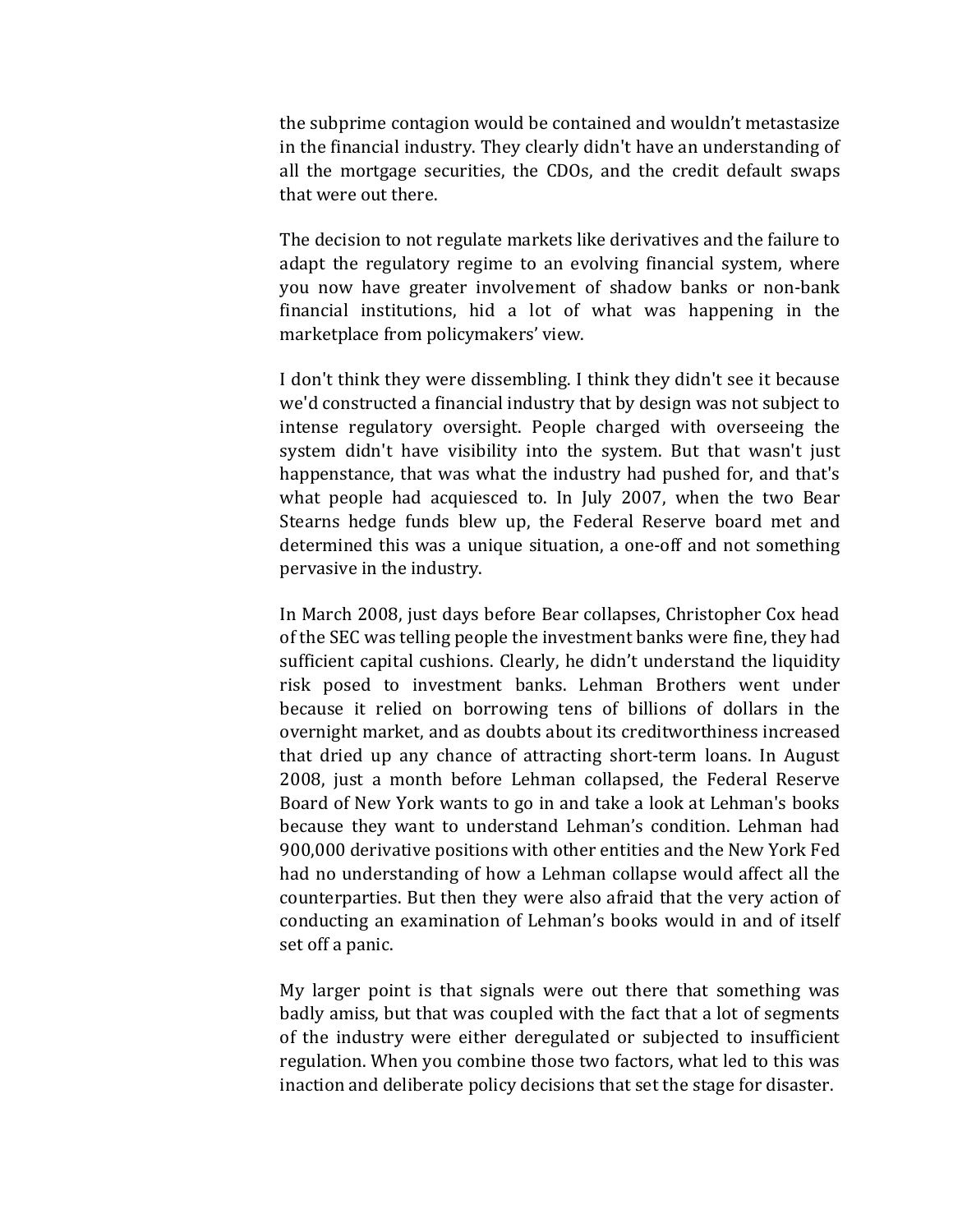# **YPFS: Some of the people involved, Alan Greenspan, for instance, are somewhat iconic figures in the financial world. Did it come as a huge shock to you, the extent to which they turned a blind eye or didn't fully grasp what was happening, or just plain got it wrong?**

Angelides: Yes, it did. I'm not going to say I was Mr. Smith that went to Washington, but I was someone from California who had been involved in government, I'd been involved in finance, I'd been involved in real estate investment. But, yes, I was shocked by the level of risk that was being undertaken on Wall Street and the extent to which either the policymakers did not act or didn't have the information to act, which is one of the results of deregulation.

> It was stunning to me the extent to which mortgage loans were being put in CDOs, and the extent to which bets on the mortgage market were being created. Clearly, the people in charge, Paulson and Bernanke, had no sense of the extent to which gambling had metastasized throughout the industry.

# **YPFS: Given your background in finance and government, did you see any warning signs before you were on this commission? Did you see how things weren't adding up?**

Angelides: I didn't see what was behind that secret door. The people who knew what was going on behind the secret door were the people on Wall Street. Some of it was seen by regulators, but a lot of it was not seen or understood by regulators. What I did see was the following: I saw that wages were stagnant and home prices continued to rise at a record rate. I also saw that lending standards had changed dramatically. We now had no doc loans, liar loans, right?

> I never understood how if you had stagnant wages, you could have such rapidly escalating home prices. How can wages stay flat and home prices continue to accelerate? At some point, there's going to be a reckoning, particularly, for all those folks who have financed on the expectation and the belief that home prices will continue to rise. I saw in 2005 and 2006 that the housing market was flattening out. That was becoming obvious. I expected there would be a downturn. I could not imagine, nor did I have the facts to understand the extent and depth of that downturn.

> By the way, there's this whole notion that housing prices had never fallen. We know, when you look at the historical data, in the 1990-91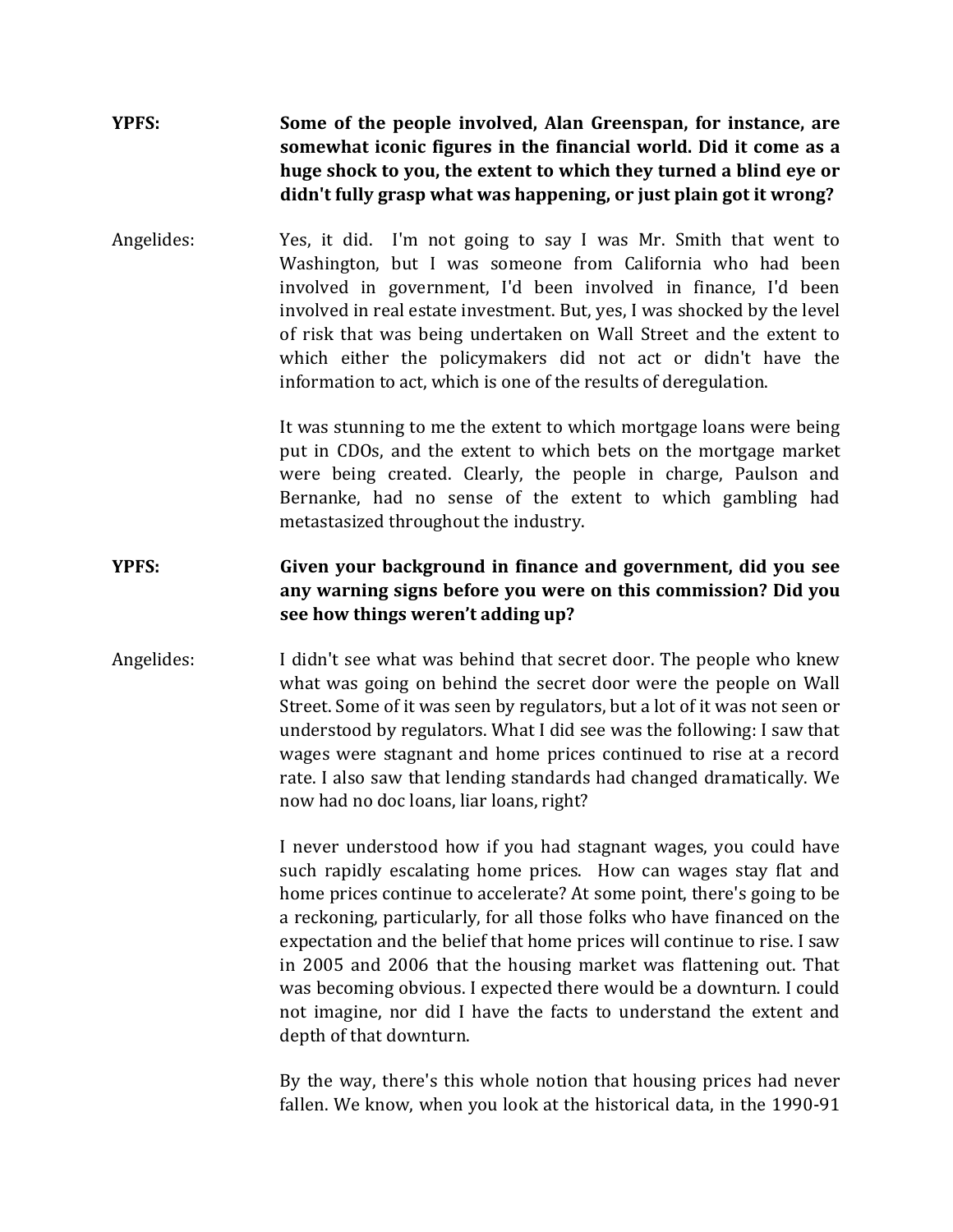time period, they actually did fall on a national basis. I knew from personal experience here in Sacramento and other Sunbelt locations that there had been an actual, significant housing price decline during that recession. I expected a downturn, and as a matter of fact, as it turns out, when I ran for governor, I said that and I proposed a budget, which would have restored the tax on the highest earners in California to the levels they were at under Governor Wilson, Governor Deukmejian, and Governor Reagan because my expectation was had I won the governor's race in 2006 we were going to have a downturn and we needed to buffer the state's finances against that.

But, I didn't understand the extent to which the subprime loans and all the other risky variations thereof, had permeated the financial markets and had dramatically amplified the effect of the downturn.

### **YPFS: Were there any particular villains that stand out from these hearings? Any heroes?**

Angelides: Villains and heroes, those are tough words. There was wrongdoing. I'm not qualified to say whether it's wrongdoing that rose to the level of civil penalties or criminal penalties, but clearly there were people and institutions that were engaged in misconduct. Let me give you the clearest example, and it's in our report. On page 165, it's in a section on due diligence. We obtained records from a company called Clayton Holdings. Clayton Holdings did due diligence on behalf of two dozen major Wall Street financial institutions, JP Morgan, Morgan Stanley, Merrill Lynch, and B of A, all the big ones. They were hired by those banks to evaluate the loans that they were buying from lenders like Countrywide, Ameriquest, and New Century. We obtained their internal documents, spreadsheets that laid out their review of close to a million loans between January 2006 and June 2007. It was the height, the last great rush of madness, before the collapse.

> Let's say I'm Goldman Sachs, I hire Clayton because I'm buying loans from New Century, let's say I'm buying 5,000 or 10,000 loans. I want Clayton to look at those loans to see if they're what New Century says they are. Do they meet the lender's standards? Do they meet my standards as the underwriter who is buying them? The reason I'm doing that as Goldman is because I want to see what I should be paying for these, right? New Century says these loans are gold, but I want to do the due diligence to find out if they're really gold or if they're silver or if they're bronze or if they're copper, right?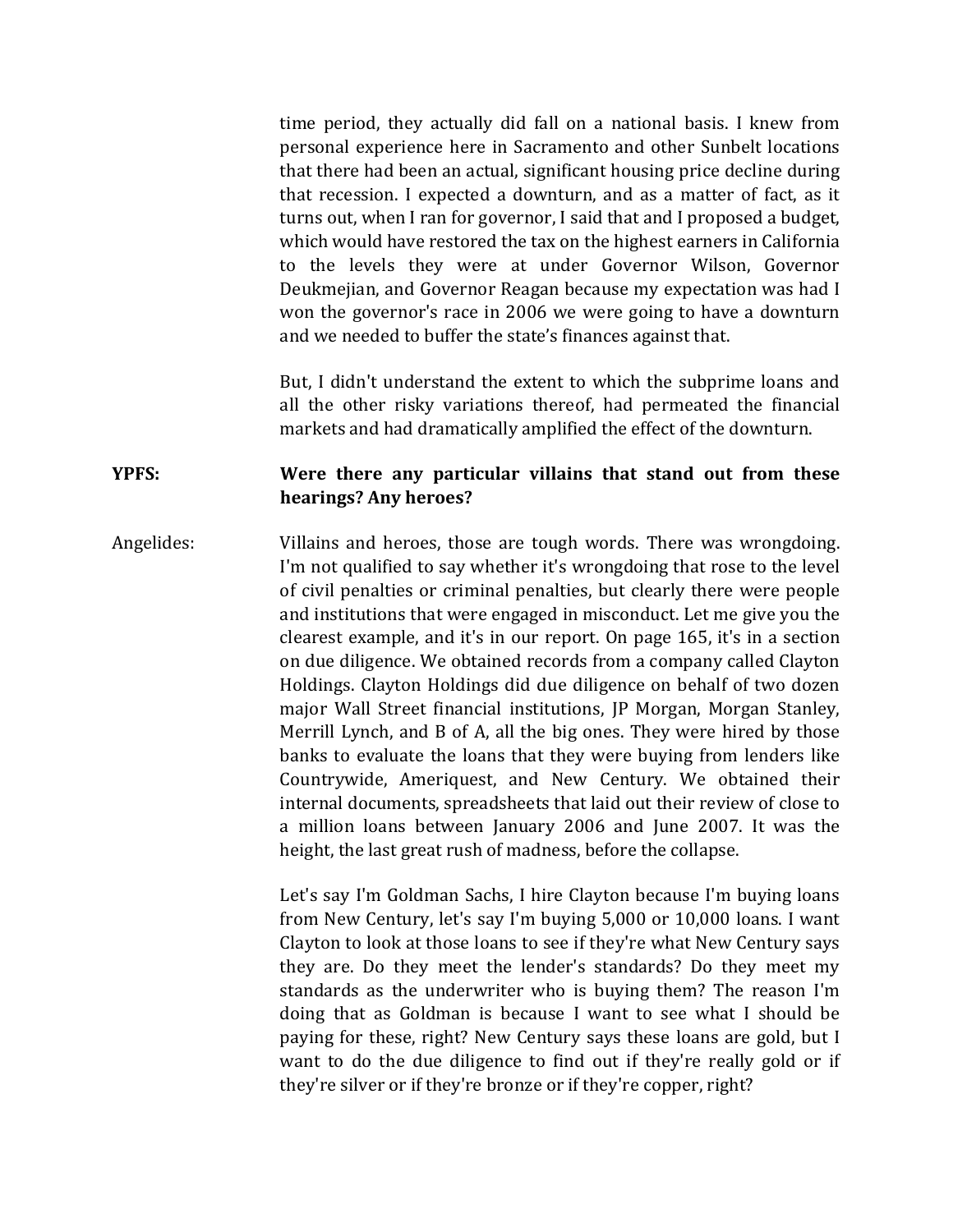What we found was Clayton would normally sample about 5% of the loans being bought. In the million loans they looked at for these 24 major institutions from January 2006 to 2007, Clayton was finding in the samples they took on average that 28% of the loans were clearly defective. They did not meet the lender's standards or they did not meet the underwriter's standards. Given that high rate of failure, you would have thought that Goldman and the banks would have said, gee, we better sample the other 95%. They didn't. They accepted 95% of loans, securitized them and sold them. Among the 5% they sampled, they kicked out about 60% of the deficient loans, but kept about 40%.

In other words, they were finding a failure rate of almost three out of 10 in 5% of the loans. They weren't sampling the other 95%. They were then bundling those loans into mortgage securities and selling them to investors throughout the world and they were making affirmative representations that these loans met the underwriter and lender standards. In my view, this was clear mortgage securities fraud. Are there villains? In my view, the people who oversaw, drove, or condoned that activity committed wrongdoing.

### **YPFS: Were there consequences?**

# Angelides: No – not for the executives who drove, approved, or condoned of these activities. As of 2016, the Department of Justice did prosecute 2,700 individuals throughout the country who engaged in mortgage fraud at the local level - mortgage brokers who did bad things, borrowers who lied on loans, and appraisers who jimmied up appraisals. They did go after those folks. But they took no action against the executives at institutions that essentially lied to investors about millions of loans.

Bob Graham, who was a former governor and three-term senator from Florida on our commission, recounted that in the wake of the restoration of democracy in Chile after the junta, they adopted a policy that when there was wrongdoing one should look for responsibility and accountability from people who were at the rank of colonel or above. In this crisis, the people who drove the crisis, who ran the corrupt mortgage machine, never faced any consequence. Clearly, the people who took these risks were folks who did wrong.

### **YPFS: And heroes?**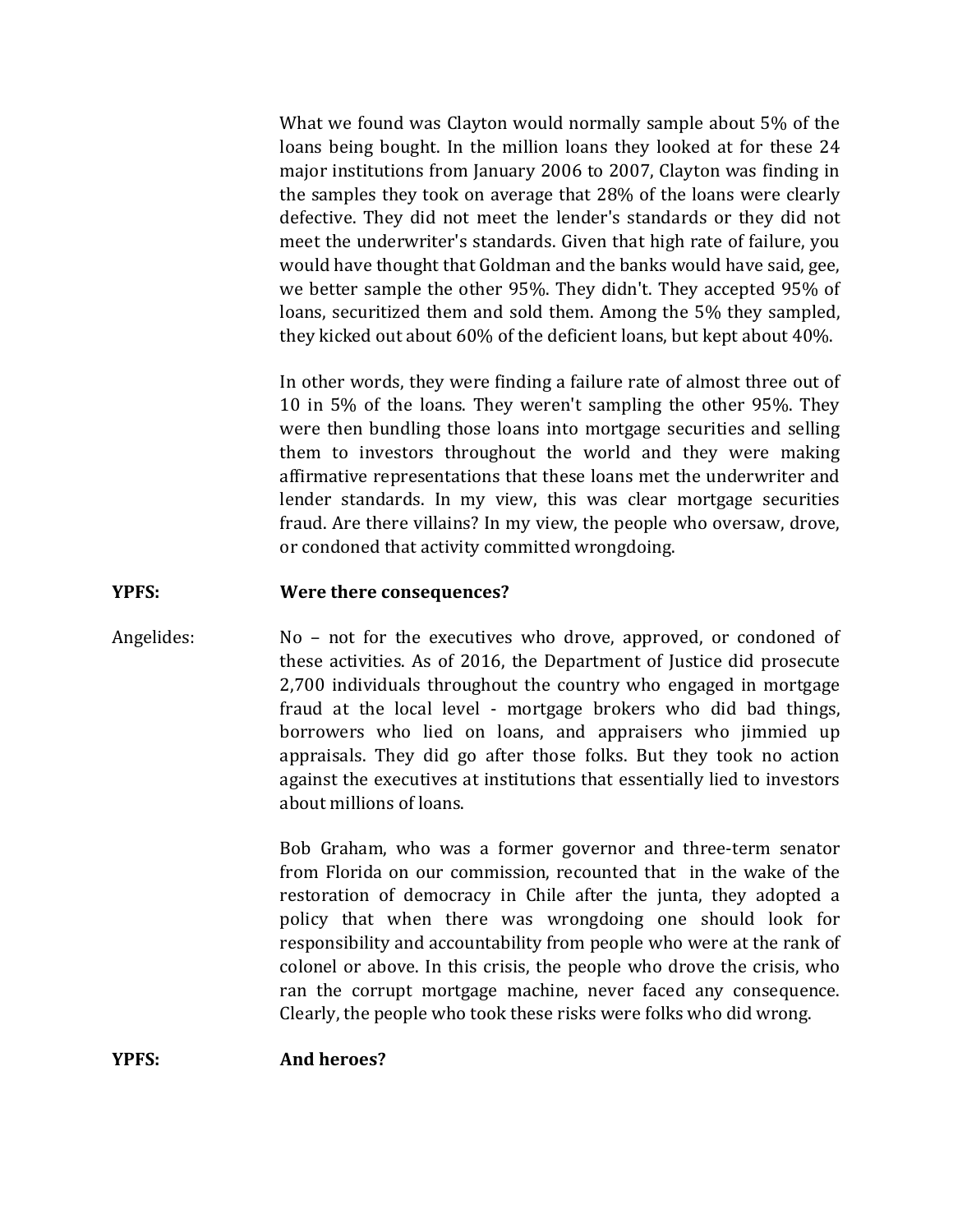- Angelides: In terms of heroes, there were whistle blowers within companies, there were people who went to regulators, there were people in regulatory bodies, and there were state attorneys general who aggressively tried to take on predatory lending by national banks in the early 2000s. Instead, of being on the side of the attorneys general, the federal government moved to stop the attorneys general from going after national banks. There were people trying to do the right thing, but they were overwhelmed by the larger forces.
- **YPFS: Let me bring up the case of whistleblower Richard Bowen, the Citibank chief underwriter in mortgage lending who had been demoted by the bank for voicing his concerns. He ultimately felt was done a disservice by the FCIC by being asked to cut his testimony. He raised credibility issues about the commission's work. Can you address that***?*
- Angelides: First of all, for perspective. Mr. Bowen went to a number of entities such as the SEC and no one would listen to his case. It was our commission that brought Mr. Bowen to testify under oath. He was interviewed by the staff at length and he appeared before the full commission, at a public hearing, where he was free to say whatever he wanted as long it was truthful. We gave him a forum.

I was not privy to the interactions between specific staff and Mr. Bowen. I know the staff wanted witnesses to be concise and on point. They were also very strong about holding witnesses to talking about the facts they knew of, not speculation in which they wanted to engage. The fact that someone might have been asked to cut some testimony was not unusual because the staff wanted to make sure what they were testifying to was actual and factual versus speculation.

If you look at our report, Mr. Bowen's allegations about wrongdoing at Citigroup are featured prominently in the report. They're on page 19, they're on page 111, and they're on page 168. He at one point said that he was not allowed to testify about his concern that Citi may have materially misrepresented its certifications of internal controls.

Attached to his written testimony and included in the report and placed on our website is his infamous email to Robert Rubin stating that "the reason for this urgent email concerns breakdown of internal controls and resulting significant and possibly unrecognized financial losses existing within our organization."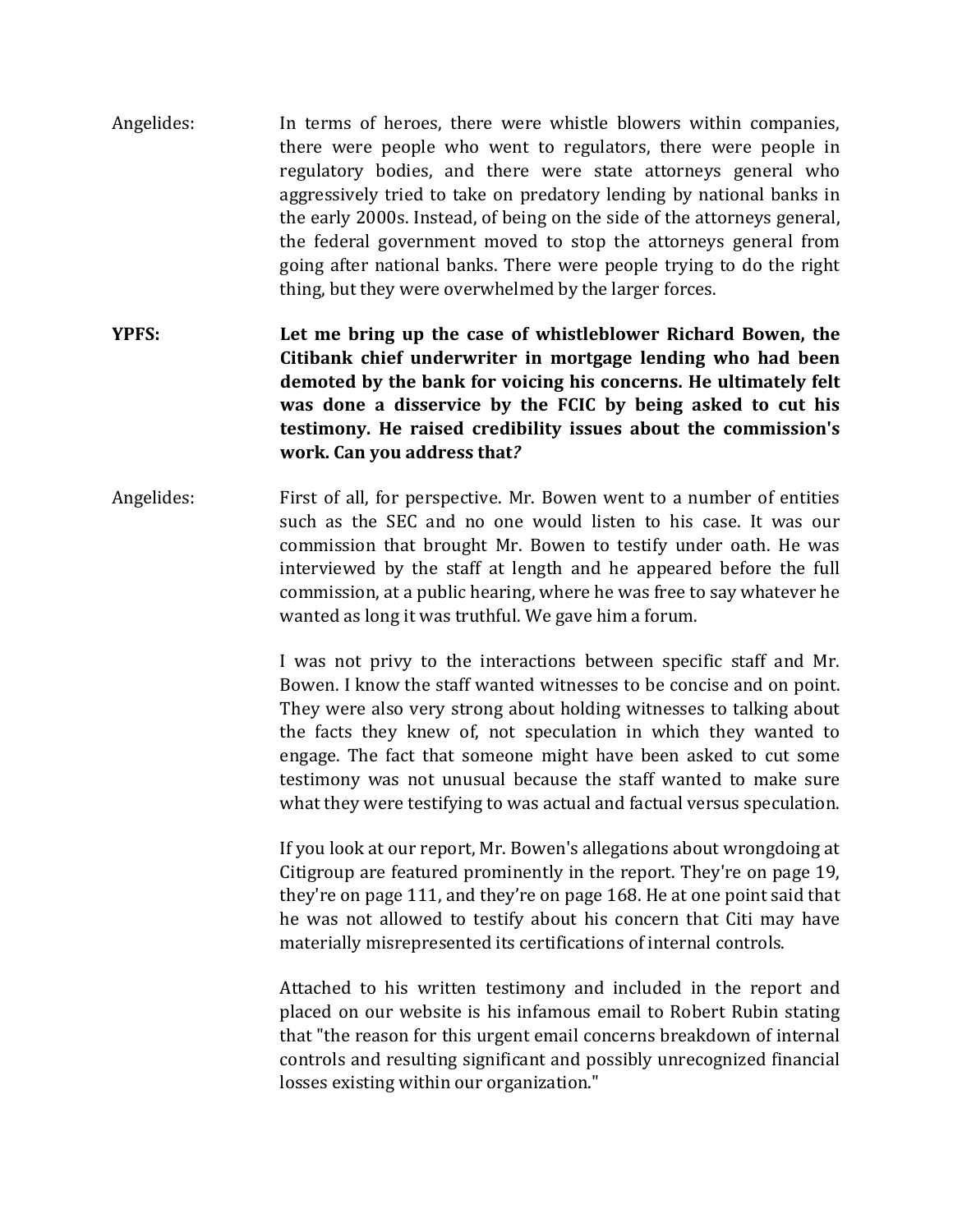Mr. Bowen said he wasn't allowed to testify about the breakdown in internal controls but, it's in his testimony, it's in the report. Our commission made 11 referrals to the Department of Justice that involved 14 different corporations and nine individuals. When we made those referrals, it was very clear that when we referred an institution, we weren't just referring the institution, we were referring the activities that occurred at those institutions with the full expectation that the individuals involved would be investigated. One of the 11 referrals that we made was based on Mr. Bowen's allegations of internal control violations and fraud at Citigroup. We referred the matter to the Department of Justice for further investigation and, if warranted, prosecution. I'm left nonplussed that we called him to testified, he testified under oath, we took his matters seriously, we included them in the report, and we referred his allegations to the Department of Justice and he claims he wasn't allowed to testify.

### **YPFS: Do you have any sense of why he soured on the process?**

Angelides: I have no idea. I just know that we did our level best as commissioners to allow Mr. Bowen to tell his story and we considered it serious enough that we referred it to the Department of Justice.

### **YPFS: Let's jump to those referrals to the Department of Justice. What happened as a result of them?**

Angelides: We made 11 separate referrals. We were not set up as a prosecutorial body. Since we had to look at the whole crisis, we obviously couldn't spend our time doing a deep dive investigation into any one particular activity, nor any one particular institution. To the extent we turned over the rock and found a potential violation, we sent those potential violations to the Department of Justice. We made 11 separate motions in which we named institutions, activities, and certain individuals.

> Our expectation was that once we turned that information over to the Department of Justice, they would then marshal the resources to conduct a bottom-to-top investigation at these various institutions to find out who did what, who authorized the action, who participated in the action, who approved of the action. I cannot explain to this day why the Department of Justice did not mobilize the resources and the will to do the thorough investigations that we certainly expected and that the American people expected. We took our statutory obligation to make these referrals very seriously. We didn't do it lightly. I think it was the spring of 2016 that the National Archives released our initial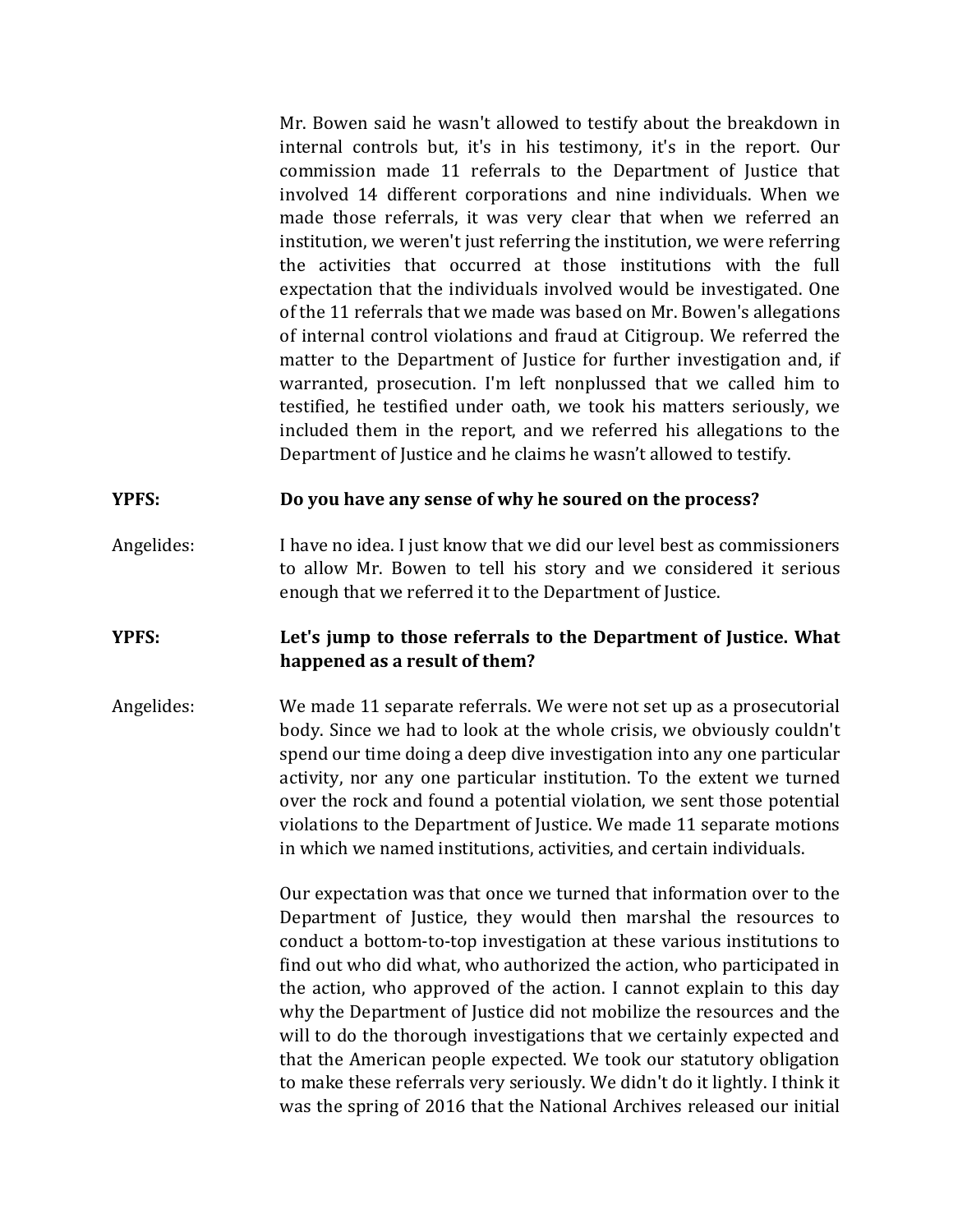set of records and I urged them to include in that release the commission's actions on referrals because I thought it was a matter of great public interest.

But the Department of Justice never moved on this. By way of comparison, in the wake of the savings and loan crisis, there was a very vigorous enforcement action to identify and prosecute wrongdoing. Before it was all over, 1,000 senior executives at banks and thrifts either pleaded guilty or were convicted of felonies. By the way, the savings and loan crisis was a pimple in terms of its impact on this country compared to this financial crisis. In this instance, the Department of Justice did not seek or obtain either criminal or civil individual accountability from senior executives at banks. At the height of the S&L crisis, the North Texas Bank Fraud Task Force had 100 attorneys, investigators, accountants investigating S&L wrongdoing just in North Texas. As of 2012, the Department of Justice stated that they had 55 personnel engaged in the investigation of what turned out to massive mortgage securities fraud across this country. They did not pursue these investigations with any vigor.

Here's the thing I want to say that's most important. On this Claytonrelated matter alone, the evidence that we turned over to DOJ resulted in I believe about 19 financial institutions paying over \$40 billion in fines and settlements, which is clear evidence they had information about loan deficiencies that they misrepresented to investors throughout the world as meeting lending and underwriting standards. When you look at the Department of Justice's statements on those settlements, what's remarkable is that they contain almost no more information than we revealed in 2011 and that they contain no references to any individual culpability. The banks engaged in misconduct but apparently, no bankers were involved. I call it the immaculate crime. It defies common sense. If you look at these settlements, Goldman says yes, we engaged in wrongdoing and we're going to pay \$5 billion but there's not one human being mentioned.

I think this is a sad chapter in the history of the Department of Justice because the failure to thoroughly investigate and then seek civil or criminal accountability for wrongdoing sends a very bad message in two respects. First of all, it sends a terrible message about deterrence. In this regard it is important to note that the settlements were paid by shareholders and that means pension funds, 401ks, mutual funds and not by the people who engaged in wrongdoing.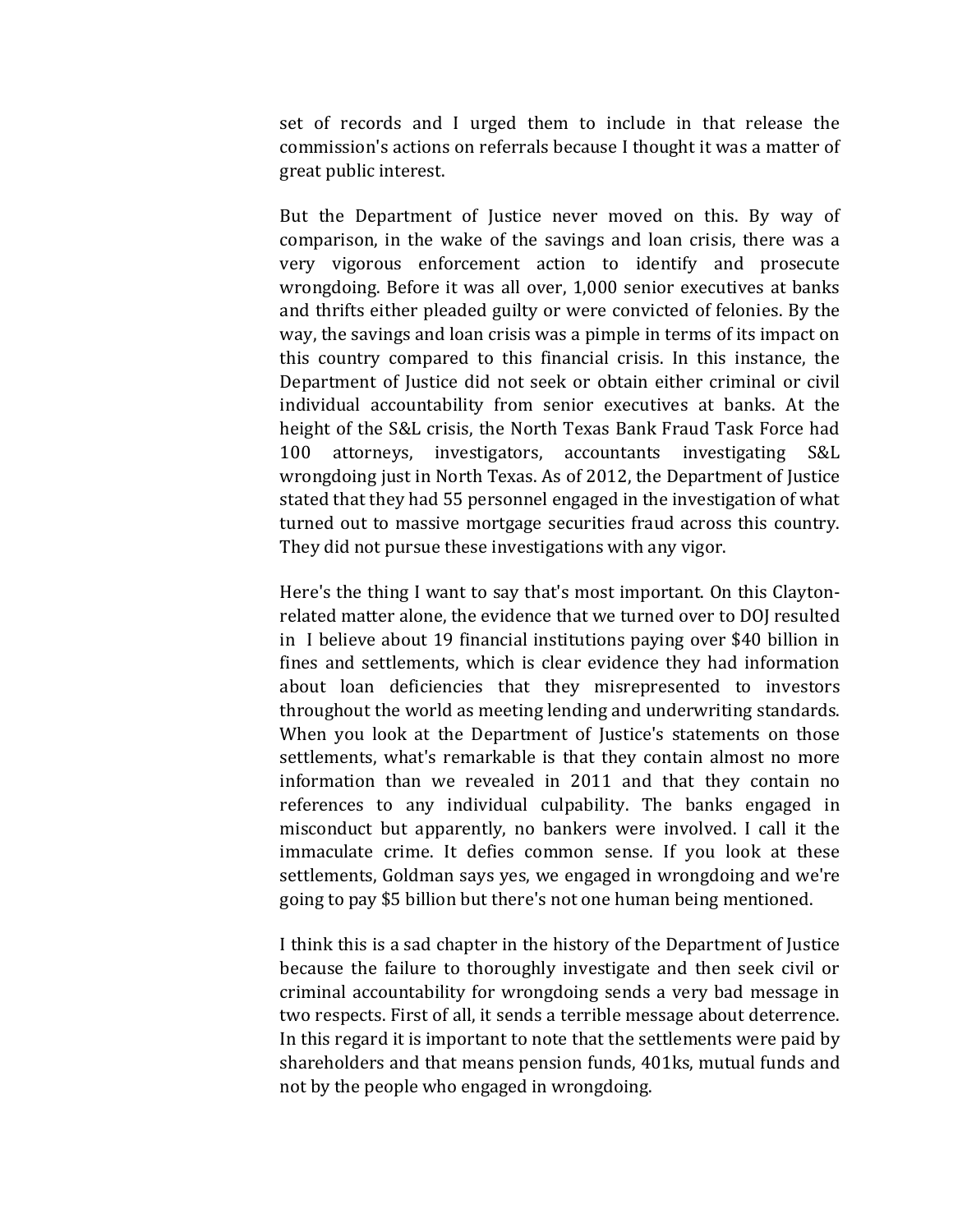It's as if someone robbed a 7-Eleven of \$1,000 and they could come in the next week and settle the case for \$100 with someone else paying the bill. Do you think they might rob another 7-Eleven? Why not?

The second thing is, it really undermined people's sense of the fairness of our judicial system. If you're the most powerful people in the country, you're not going to be touched.

# **YPFS: Was part of the problem, too, that these recommendations were sealed for five years? What was the point of that?**

Angelides: The easiest thing for the commission to have done when we released our report was to release the referrals because it would have included big names and it probably would have grabbed the headlines. We really felt a sense of obligation to make sure that the judicial system worked and that people were treated fairly. While we had uncovered what we believed were potential violations of law, we wanted the Justice Department to do the investigation we fully expected them to do. We weren't in the business of just creating headlines with allegations.

> In retrospect, maybe tactically looking back on it, we should have forced the hand of Justice more. But at the time, we felt we were doing the right thing. We were respecting people's rights. Because we found a potential violation of law, didn't mean someone was guilty and they had a right to due process and we didn't want to negatively affect that. We thought we were proceeding in what was the most judicious and fair manner possible with the full expectation the Department of Justice would do its job.

> If you go to the report, we very clearly talked about how the banks knew of the defects but did not disclose them. We said, "Prospectuses for the ultimate investors in the mortgage-backed securities, did not contain this information or information about how few loans were reviewed, raising the question of whether the disclosures were materially misleading in violation of the securities laws." When you read the settlement statements, you have companies admitting to wrongdoing in what clearly is mortgage securities fraud. The only question now is why weren't the investigations pursued and why weren't the individuals responsible for the conduct subject to sanctions or prosecution. By the way, it could have been civil or it could have been criminal.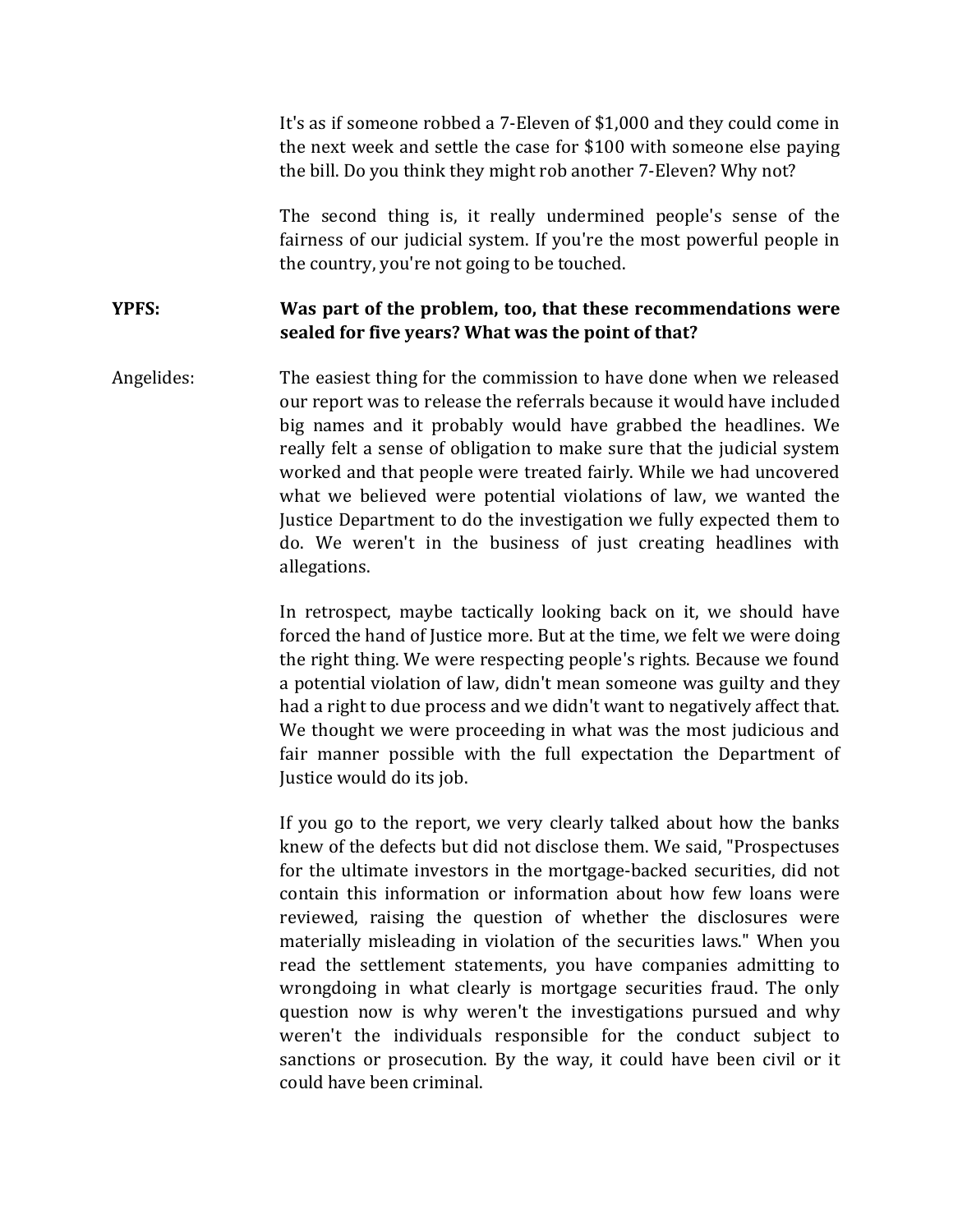YPFS: **Now, we have Janet Yellen (former Chair of the Federal Reserve) expressing concern about the possibility of another financial crisis simply because there remains gaping holes in the regulatory system. Are you in concurrence with that? What's your view on where things stand? Can we have another crisis of the dimensions that we saw in 2008?**

Angelides: We do from time to time and there's a rhythm here. In the response of the Great Stock Market Crash of 1929, the government under President Roosevelt put in place a comprehensive system of regulation to oversee the banks, to wring out risk, and to create a steady state financial industry, which persists and succeeds for decades.

> Then the S&L industry is deregulated in the 1980s and lo and behold 10 years later there's all hell to pay. Then after the S&L crisis, there's another period of deregulation, but also coupled with a rapidly evolving financial system. It's not just that we're lightening the hand of regulation supervision, we're failing to keep up with the evolving financial system, where less of the activity takes place in the context of state and nationally chartered banks and more of the activity takes place in the shadow or non-banking financial institutions.

> In 2008, we start to see these big gaps in visibility and regulation. The inability to see what's happening in these markets clearly contributes greatly to the crash of 2008 and as we mentioned earlier, policymakers are blind to it by design, with derivatives markets and the repo markets are not fully transparent.

> The financial industry is rapidly evolving all the time. It is constantly coming up with new financial structures and products. Risk is constantly there, but especially when the public policy that exists to manage that risk does not keep up with the changing contours of the financial industry. I can't predict the magnitude or the whereabouts of the next big crisis, but it will come.

> But here's what I think is most troublesome. In the wake of 2008, I think it's fair to say Wall Street really never learned its lesson. Normally in life, we learn from the consequences of our mistakes. In this instance, while the country as a whole suffered greatly, millions lost their homes, millions lost their jobs, communities were devastated, and many still struggle to get back on their feet, Wall Street's experience was different, it just kind of hit a bump in the road.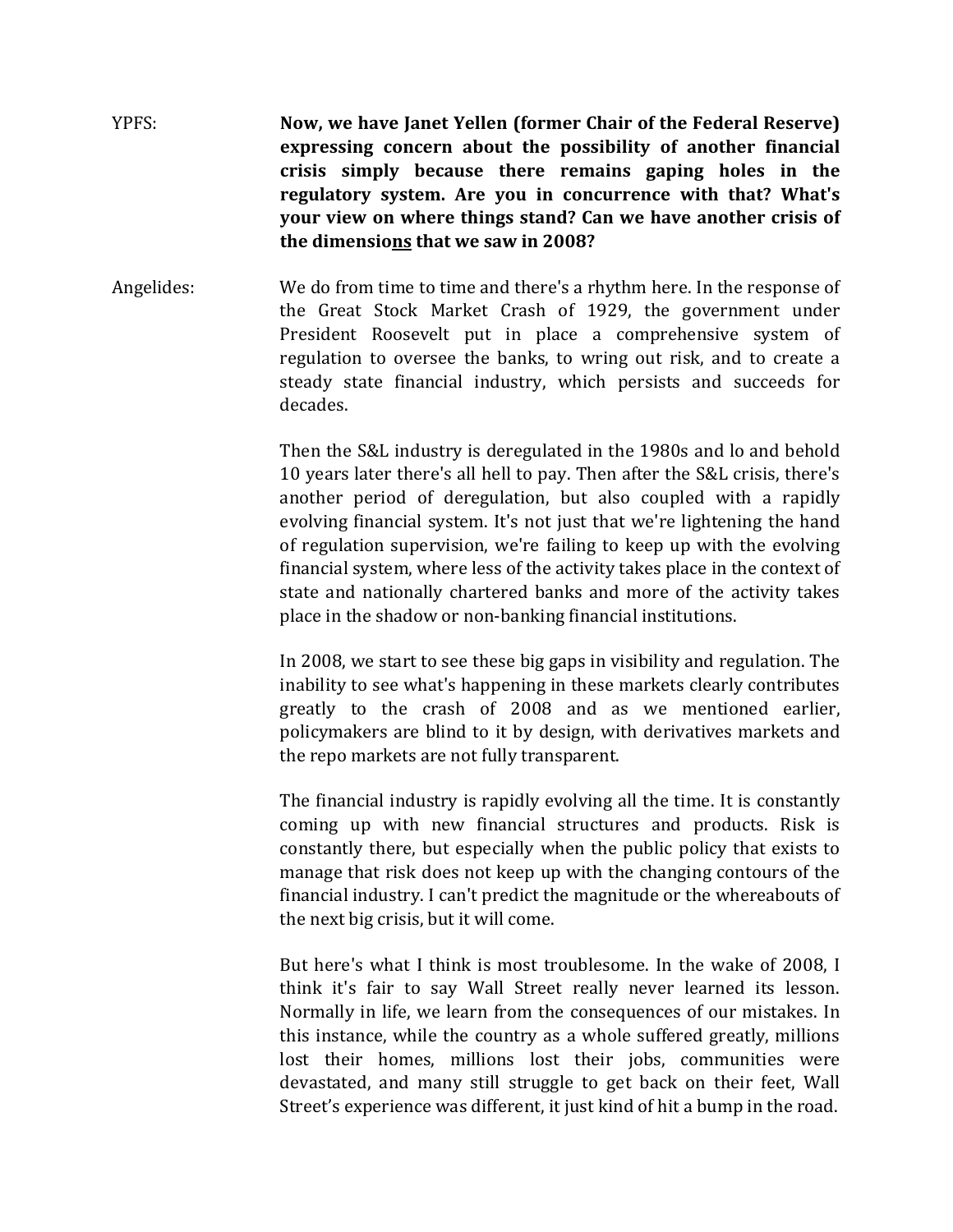Wall Street firms had a bad 2008, a bad first part of 2009 but they quickly returned to profitability. Executive compensation in 2010 hit record levels on Wall Street. By 2012, the 10 biggest banks in the country now controlled close to 80% of the nation's banking assets. Wall Street really never paid a price, either a political price, a legal price, or an economic price for its wrongdoing.

They were saved by the taxpayers of the US. People always focus on TARP, the \$700 billion bailout. That was the tip of the iceberg. Greg Feldberg and his team did great work on this. In fact, there were more than 24 separate federal government programs of assistance to financial institutions totaling trillions of dollars. It was the right decision to stabilize the industry, but instead of really doing the kind of critical self-analysis you would expect in the wake of this kind of disaster, they fortified the barricades and have fought a fierce rear guard action against financial reform. They fought the Dodd-Frank bill, but there was too much momentum for change so most of it got enacted. But then when the regulations got written, they fought fiercely at the regulatory agencies. They lodged thousands of comments trying to bottle up new regulations. Then when regulations have been adopted, they've gone to court to stop them. There's no evidence that I see that Wall Street really absorbed the lessons of the last crash. Therefore, it means that we are much more likely to see the next crash sooner than we otherwise might.

# **YFPS: Phil, thank you for this. It's been really an education. Is there's anything in that you want to elaborate on?**

Angelides: I would like to say one last thing which is that we were blessed to have some really talented commissioners. We were also blessed to have a very talented staff. It was really hard. People kind of left their lives for a year-and-a-half. It was very intensive work. It was drinking from a fire hose, and it was doing so in the environment of a lot of external pressure and yes, internal discord, which I think was part of the plan by those creating the discord. In the face of all that, I'm particularly proud that the team that put the report together, held it together, remembered why we were in it, and produced a report that I believe will last for the ages as the definitive account of what happened in the crisis of 2008.